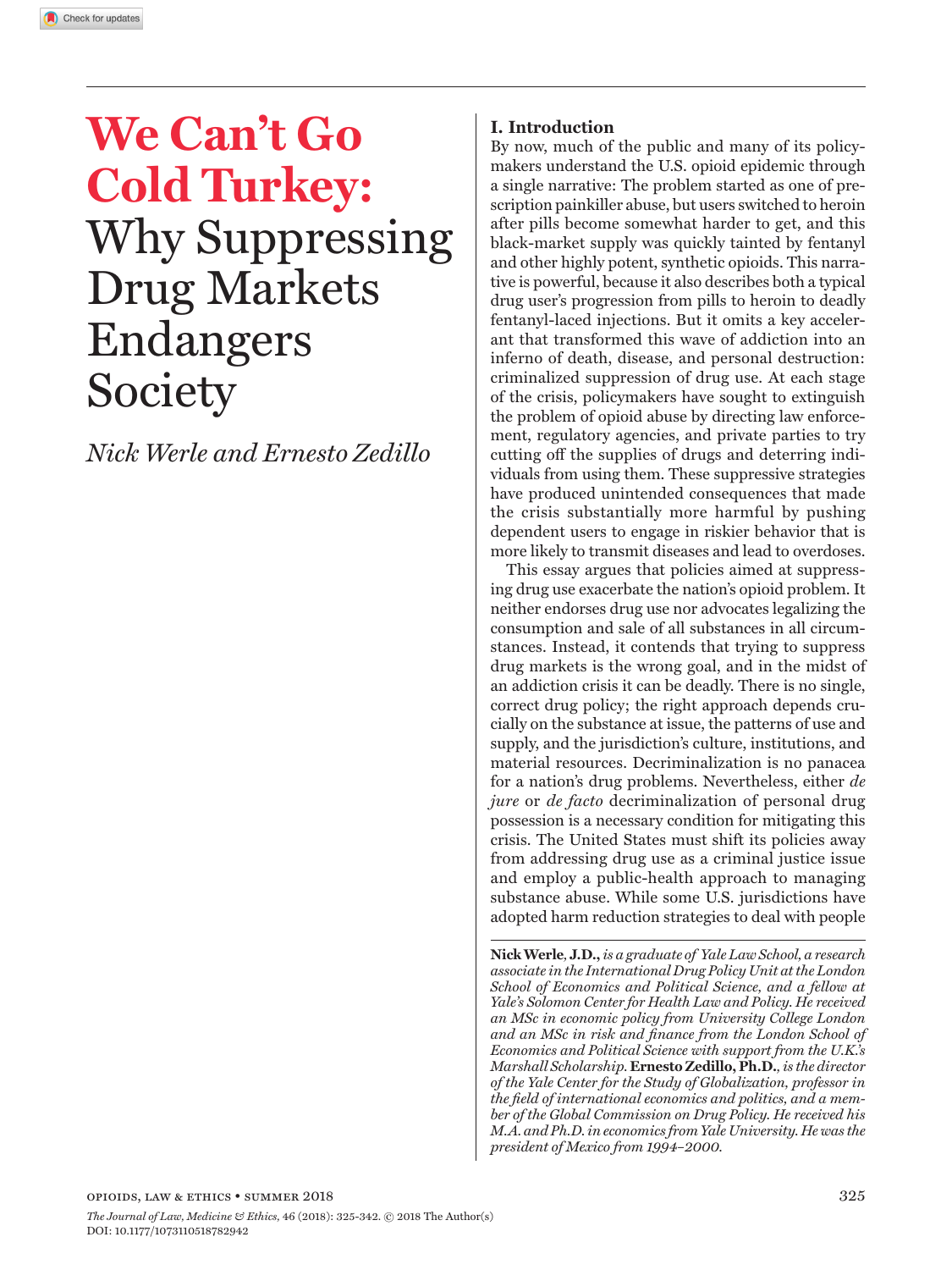who use drugs, these demand-side interventions will be insufficient on their own to stop this crisis. As the Global Commission on Drug Policy has emphasized,<sup>1</sup> policymakers must also address the harder, supplyside problems — by expanding lawful access to opioids, with the twin objectives of undermining the black market and reducing the harm that existing opioid use poses to dependent users and their communities.

Suppressive policies intended to address opioid abuse will likely exacerbate the crisis of overdose deaths. State governments are rushing to restrict the supply of opioid painkillers by implementing prescription drug monitoring programs (PDMPs) and tightening regulations on medical practice. Over-prescription helped trigger the addiction epidemic, so these crackdowns may appear overdue. But the timing is wrong. Decades of opioid abuse have changed the background

Today, there are many chronic opioid users unlikely to stop consuming when painkillers become scarce. With black-market heroin increasingly tainted by fentanyl, and without widespread access to medication-assisted treatment, policies that restrict the supply of genuine pharmaceuticals will push people toward the more dangerous behavior of injecting black-market powders.

conditions against which these policies will operate. Action in the 1990s and early 2000s to prevent the pharmaceutical industry, unscrupulous healthcare providers, and misinformed doctors from flooding communities with painkillers might have made today's crisis less acute. But today, there are many chronic opioid users unlikely to stop consuming when painkillers become scarce. With black-market heroin increasingly tainted with fentanyl, and without widespread access to medication-assisted treatment, policies that restrict the supply of genuine pharmaceuticals will push people toward the more dangerous behavior of injecting black-market powders. Thus, well-intended policies may increase fatal overdoses and blood-borne disease transmission, just as the introduction of abuse-deterrent pills increased HIV and hepatitis C infections by pushing users to inject painkillers. The point is not that painkiller diversion and prescription-drug abuse are desirable, but rather that policies ought not push existing users to start injecting fentanyl-laced heroin

by making safer alternatives unavailable. Absent an accessible and safe supply of opioids for addiction maintenance and treatment, these suppressive policies will likely divert dependent demand to street drugs and worsen the crisis.

This essay pragmatically critiques suppressive drug laws, arguing that criminalization is a counterproductive response to opioid abuse. We start from the premise that opioid use disorder is a chronic, relapsing medical condition, not a moral failing.2 Thus, people suffering from drug addiction deserve treatment and social support, not punishment. Some criminalization advocates recognize that opioid use disorder is a disease, but support criminalization of drug markets in the misguided belief that this will reduce the number of people who have this illness. In this essay we show that in fact criminalized suppres-

> sion does little to reduce the incidence of opioid use disorder, and surely increases the harm — including the risk of fatality — for people who use drugs. Other advocates of criminalization view drug use primarily through a moral lens, and believe that conviction is appropriate to punish degeneracy. Combatting this idea and its consequent stigma is important, not least because they contribute to the social exclusion of people who use drugs that amplifies substance abuse's negative effects. But refuting this punitive view is beyond our scope.

> Racism is another powerful motivation, conscious or not, to criminalize people who use drugs. Many people have

powerfully explained how American drug laws reflect and feed racial anxieties. Criminal drug-control laws have contributed to immense racial disparities in the U.S. prison population, and so racial justice is an important reason to abandon these policies. The current crisis has been understood in starkly racialized terms, creating a popular understanding that the opioid epidemic primarily afflicts rural, white people, even though the overdose death toll is more multiracial and more urban than generally understood.3 The narrative that today's heroin users are largely white and that heroin suppliers are largely black and Latino has contributed to the public's greater willingness to address opioid use less punitively, even as politicians have advocated for more suppressive supply-side policies.4 Nevertheless, drug prohibition's racist origins and the suppressive framework's disparate racial effects are beyond the essay's scope.

Finally, this essay does not address many of the ways in which criminalization and incarceration harms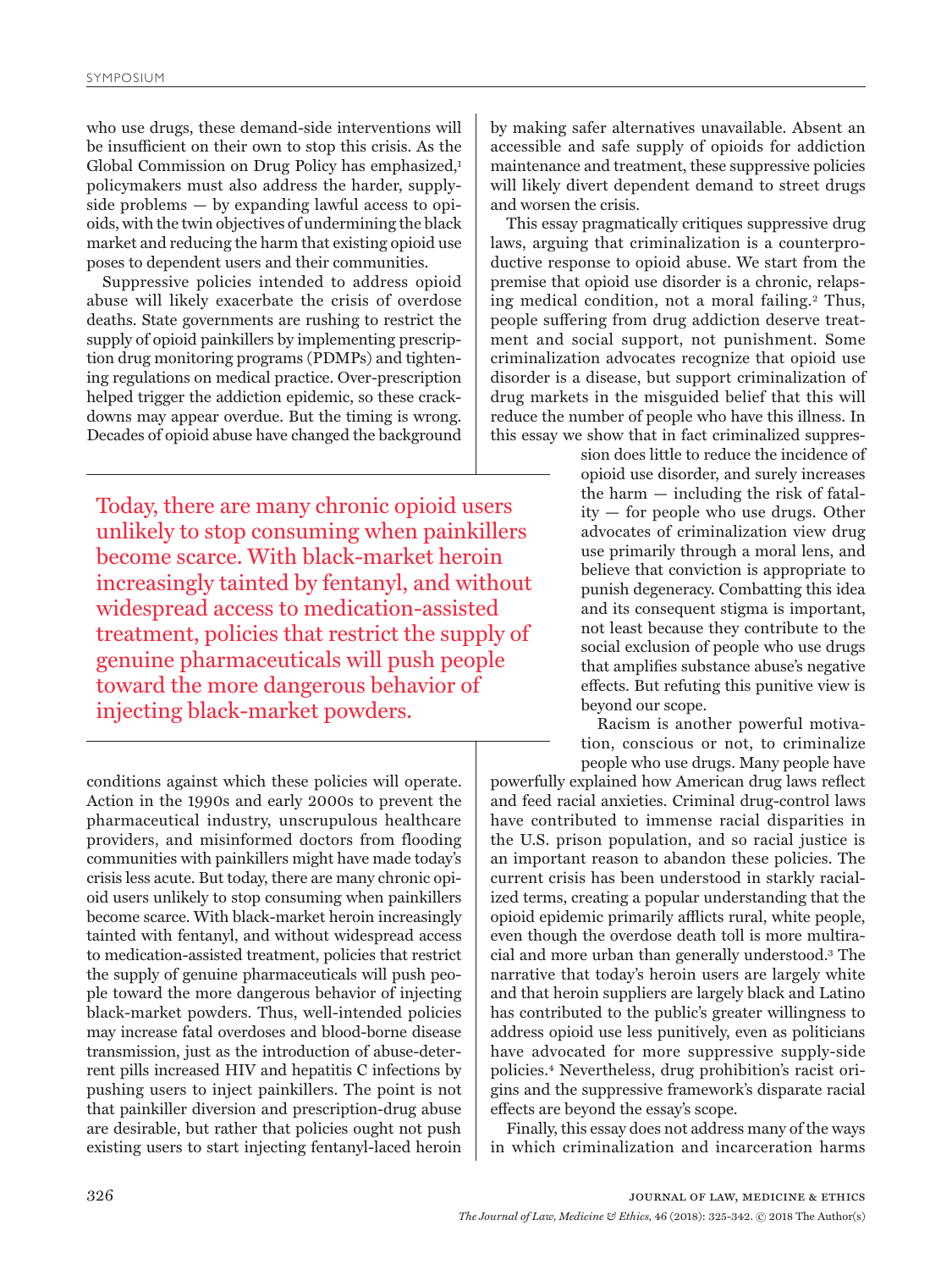individuals, their families, and communities. Conviction and incarceration in any circumstance directly infringes an individual's liberty, presents numerous collateral consequences for that person, and harms others in ways that radiate through families and communities. These impediments to human flourishing are crucially important to criminal justice reform, both in general and specifically with respect to reforming suppressive drug laws. But since this essay focuses on why suppressive policies have exacerbated the opioid epidemic, we neglect many issues pertinent to a broader critique of the U.S. criminal justice system.

This essay proceeds in three parts. Section II describes how the U.S. law has responded to the problem of drug abuse by suppressing non-medical use and illicit supply chains. We also discuss criminalized suppression's historical roots and contrast it to harm reduction. Section III analyzes criminalized suppression's economic logic and consequences. We discuss how the rise of fentanyl is a predictable consequence of suppressive supply-side policies and how deterrence has exacerbated the human costs of opioid addiction. We also explain why state governments are wrong to restrict the supply of prescription opioids by creating mandatory PDMPs and other suppressive measures without first radically expanding regulated access to opioids for maintenance treatment. Finally, section IV proposes reforms that reject criminalized suppression and discusses other countries' pragmatic responses to drug abuse. We argue that decriminalizing drug possession is a necessary condition for mitigating this epidemic and that the United States must expand access to medication-assisted treatment so as to provide an accessible, regulated supply of opioids to dependent users.

# **II. Criminalized Suppression: The Legal Structure of Prohibition**

American drug laws reflect a policy framework oriented toward suppressing unauthorized drug production and consumption, largely through the enforcement of criminal laws. We describe this framework as "criminalized suppression" of drug markets, an approach that takes rates of non-medical drug consumption and interdiction of illicit drugs as primary indicators. This section describes criminalized suppression's historical origins in the period of alcohol Prohibition and how it shapes opioid regulation and addiction treatment today.

## *A. Government Suppression of "Non-Medical" Opioid Consumption*

The United States regulates opioids so as to simultaneously suppress and promote their use. On the one

hand, the law employs harsh criminal and regulatory sanctions to suppress unauthorized consumption. But on the other hand, legally supplying opioids is an immensely profitable, legal business: Pharmaceutical companies may aggressively promote opioid use for the medically supervised treatment of pain, and DEAlicensed healthcare providers can prescribe opioid painkillers to treat self-reported neuromuscular and autoimmune pain, even absent clinical trials proving that opioids are safe and effective for those indications. True, the law bans nearly all access to some substances, such as heroin. But licensed health care providers may prescribe numerous chemically similar opioids for pain management. Even if they prefer specific substances, dependent users are generally willing to substitute other opioids based on availability, potency, and price. The black market's size and accessibility depends not only on law enforcement action but also on the extent of legal access, because consumer demand shapes drug-trafficking networks, just as consumer demand in other sectors induces suppliers to bring products to market.

Likewise, during the Prohibition era, alcohol remained legal for specific purposes and in certain preparations. Thus, the law suppressed the alcohol trade rather than prohibiting it outright. The Volstead Act, which regulated alcohol under Prohibition, permitted people to consume "sacramental" wine and to store pre-Prohibition alcohol in their homes.<sup>5</sup> People could also obtain liquor under a doctor's prescription.6 These rules stratified Prohibition's effects by class. The wealthy could still purchase legal, high-quality liquor through compliant doctors and pharmacies. But those unable to pay the extortionate prices to access genuine, "medical" liquor were relegated to buying trafficked liquor and often-adulterated spirits produced in black-market distilleries.7 The Volstead Act permitted sale of so-called industrial alcohols, which were required to incorporate poisons and distasteful additives so as to deter drinkers. But the criminal organizations and independent distillers that emerged to satisfy the pent-up demand fortified their brews with industrial alcohol to boost profitability. As a result, the poor ended up consuming these poisons to devastating effect.

Federal law has long distinguished between opioid prescriptions intended to treat addiction through maintenance therapy and those intended to numb pain. This distinction stretches at least to the 1914 Harrison Narcotics Act, which was the first federal law to prohibit non-medical opioid use, and its subsequent amendments. The Treasury Department, charged with enforcement, promulgated regulations excluding maintenance as a form of legitimate medi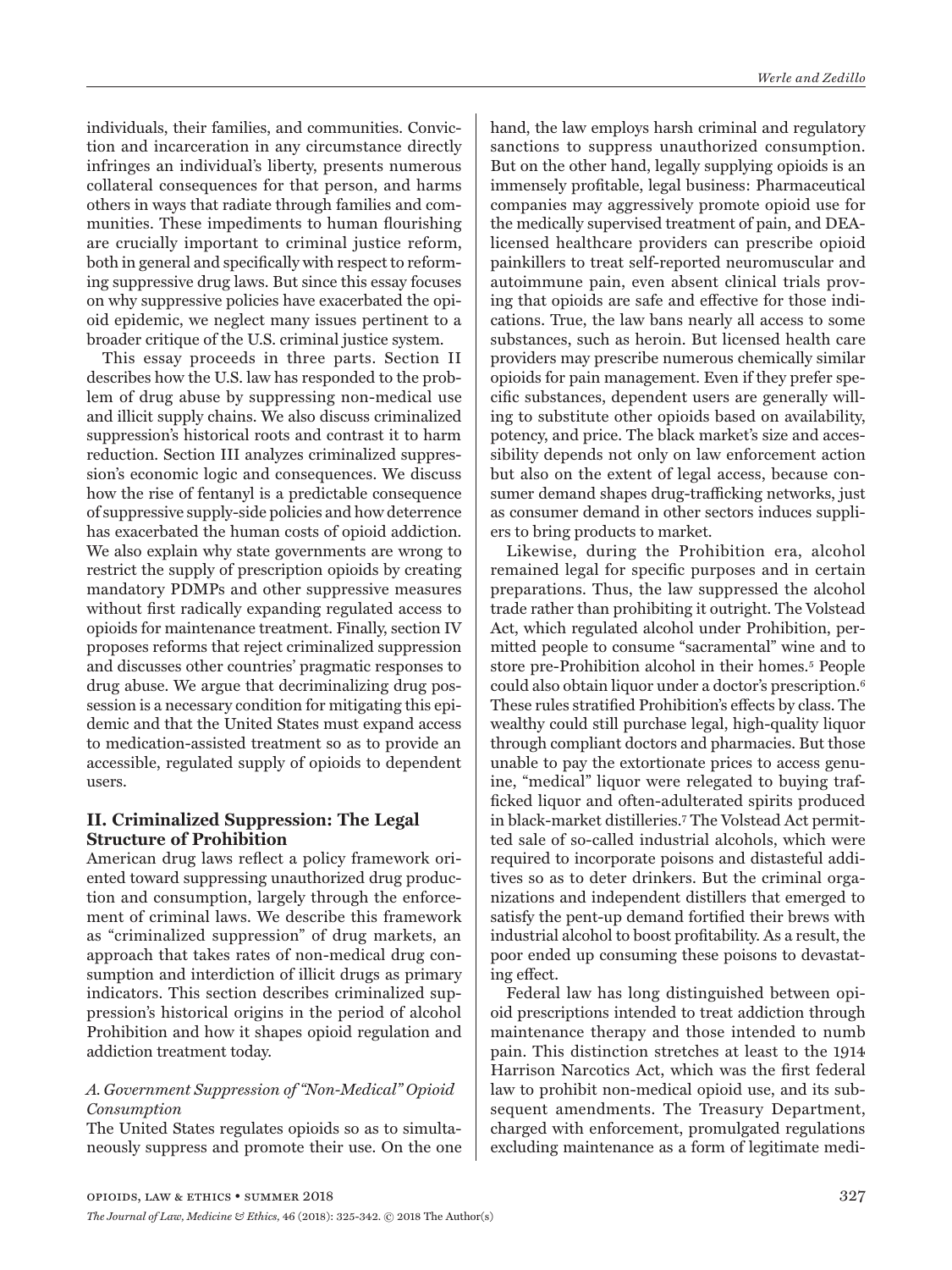cal practice.8 Doctors could only administer opioids to treat addiction if they rapidly weaned patients to sobriety, a process known as detoxification. The Supreme Court subsequently adopted this view: *Webb v. U.S.* presented the question of whether the Harrison Act's exception for medical opioid administration applied where a physician prescribes "morphine to an habitual user thereof, the order not being issued by him in the course of professional treatment in the attempted cure of the habit, but being issued for the purpose of providing the user with morphine sufficient to keep him comfortable by maintaining his customary use."9 The Court held 5–4 that maintenance prescriptions were non-medical and thus prohibited: "[T]o call such an order for the use of morphine a physician's prescription would be so plain a perversion of meaning that no discussion of the subject is required."10

Today, opioid agonist treatment (OAT) for addiction maintenance is the gold standard for treating opioid use disorder. As a chronic, relapsing mental health condition, opioid use disorder is not susceptible to a cure, *per se*. But evidence-based treatments employing OAT can help patients stabilize their lives, manage their addictions, reintegrate into society, and reduce the harmful consequences of drug use.11 Maintenance therapy has been shown to be more clinically effective and more cost effective than detoxification.12 Abstinence-based treatments are common in the United States, where they often follow the model for alcohol abuse treatment, with the goal of lifetime abstinence, but there is little evidence of clinical efficacy.13 Abstinence-based treatment can increase mortality risk: While heroin withdrawal itself is rarely life-threatening, putting people with opioid use disorder into withdrawal poses a high risk of overdose, because a period of abstinence leads to reduced tolerance.14 This risk of overdose explains why abstinence-based treatment approaches for alcoholism are dangerous when applied to people with opioid use disorder: Relapse to alcohol use is rarely fatal, but relapse to fentanyl-laced heroin often kills.

The government has long sought to suppress consumption with a medication that would "cure" opioid addiction outright. But evidence shows that this goal can be deadly, because using medication to keep someone abstinent further raises overdose risk. Many drug courts and treatment programs now rely on naltrexone, which is sold under the brand name Vivitrol as a wonder drug for stopping opioid use. Naltrexone is an opiate antagonist that triggers immediate withdrawal and blocks opioids' pharmacological effects. But this abstinence is costly: Overdoses are more common following cessation of naltrexone treatment than among either untreated heroin users or maintenance

patients.15 Nevertheless, Vivitrol is now the "go-to option" in many of Ohio's drug courts: The state paid more than \$38 million to provide 30,594 doses to Medicaid-eligible people in 2016, up from 100 doses in 2012.16

Methadone's legal status illustrates the focus on suppression rather than user safety or public health. The FDA first approved methadone as an analgesic in 1947, but since the 1970s it has been used primarily for OAT. Methadone is a synthetic opioid that produces longer-lasting, less intense intoxication than heroin, permitting people with opioid dependence to achieve a stable, high-functioning state without withdrawal symptoms or cravings. It has been proven to reduce illicit opioid use<sup>17</sup> and its harmful consequences, including mortality, crime, overdose, and HIV.18 It is also cost-effective, despite heavy regulation.19

Still, federal law permits doctors to prescribe methadone for pain more easily than for maintenance. When used for pain relief, DEA-licensed doctors may prescribe methadone without any more restrictions than would apply to another Schedule II drug, such as OxyContin.20 In contrast, there are extensive federal regulations governing methadone maintenance. Under federal law, all methadone maintenance treatments must occur in a federally regulated opioid treatment program. Specially licensed practitioners must provide the treatments, and the law prohibits prohibits doctors from writing a methadone prescription to be filled at a pharmacy, like they would for an opioid painkiller.21 Methadone for maintenance generally must be dispensed and immediately consumed, requiring patients to visit clinics daily.22 Opioid treatment programs must randomly screen patients for illicit drugs.23 And clinics must provide a host of additional services to patients, adding to the cost and inconvenience of methadone maintenance.24 State laws may impose other requirements,<sup>25</sup> and local zoning laws or community opposition complicates opening new clinics. Methadone patients must organize their lives around clinic visits, sometimes traveling several hours daily. These obstacles interfere with employment prospects and hinder social reintegration.

Other forms of opioid maintenance are also restricted by law. Doctors seeking to prescribe buprenorphine must receive special training and certifications, and federal law limits the number of patients they may treat at any time.26 Yet no such prescribing limits exist for opioid painkillers, and pharmaceutical companies can even monitor prescribing rates and offer perks to the doctors selling the most pills.27 Federal law requires a "legitimate medical purpose" for opioid prescriptions, and it expressly prohibits doctors from prescribing opioid painkillers for the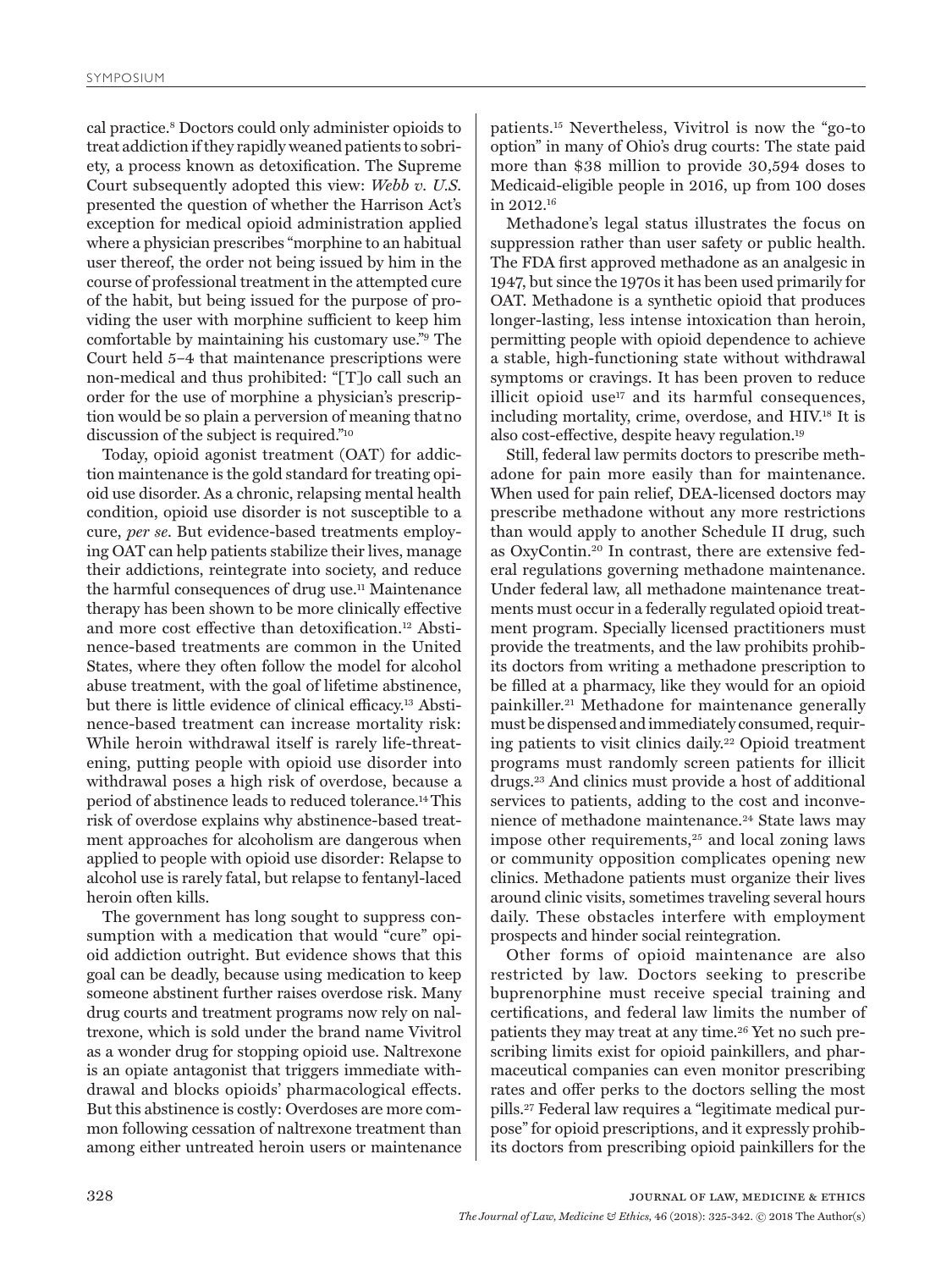purpose of addiction maintenance, except under the regulations specifically applicable to buprenorphine and methadone.28 This creates an artificial shortage of buprenorphine, particularly in rural areas far from a methadone clinic where there are few doctors able to prescribe buprenorphine but high demand for treatment. Even in large cities, the regulations create an artificial scarcity for buprenorphine treatment spots, encouraging physicians to charge premium prices for access, sometimes refusing to accept insurance.29 As a result, access to buprenorphine — much less disruptive to personal lives and less stigmatized than methadone  $-$  is highly stratified by class and race.<sup>30</sup> State Medicaid rules may also require buprenorphine patients to attend time-consuming group counseling sessions, conditions that may be unduly burdensome for people with poor access to transportation or who are trying to maintain employment on often-inflexible terms. Interviews with patients and providers suggest that these requirements can function as barriers to treatment, encouraging patients to self-medicate with buprenorphine purchased from the black market.

Demand for opioid maintenance dramatically outstrips the artificially constrained supply. In rural areas, methadone clinics can be distant and doctors capable of taking on more buprenorphine patients rare.31 In urban areas, zoning regulations and inadequate funding also constricts supply. Thus, patients seeking maintenance treatment can face waiting lists lasting a year or longer, during which time they face a ten-fold higher risk of mortality than people immediately taken on.32 Skeptics have cited black markets and diversion as reasons to maintain these restrictions, but with waiting lists that long, diversion should be seen as a symptom of supply shortages, not evidence that tight regulations are necessary to prevent abuse.

## *B. The role of criminalization in suppressing opioid use*

We describe this framework as *criminalized* suppression, because criminal law and policing are the central means of enforcing the legal prohibition on illicit drug consumption and supply. Typically, production, transport, sale, and possession of illicit drugs are criminal offenses under both state and federal law. While the Supreme Court has declared it unconstitutional to enact a "status crime" of being addicted to drugs, 33 states can achieve the same result in practice, by criminalizing the incidences of drug addiction, such as consumption, the possession of drug paraphernalia, or the knowing keeping of premises for drug-related purposes.

Even where policymakers have introduced drug courts and other diversion programs, primary authority remains vested in the police and judicial system, rather than public health authorities. Drug courts generally retain the threat of incarceration for non-compliance. This structure is a poor match for managing a chronic, relapsing condition, and so incarceration remains common. Judges often make treatment decisions, and without enforceable drug court standards, training in addiction medicine is scarce. Finally, many drug courts provide only abstinence-based treatments to participants. In one 2013 study, only 47% of U.S. drug courts provided OAT, and only 26% permitted methadone maintenance.34

## *C. Harm reduction: An alternative framework*

Many European countries have responded to heroin crises of their own by shifting from criminalized suppression to harm reduction. Harm reduction is policy framework less concerned with the *quantity* of drugs consumed than with the *social and individual harms* wrought by drug production, sale, consumption, and government policies. Rather than trying to deter people from using drugs with criminal sanctions, harm reduction aims to shift users into patterns of use that are less dangerous and less disruptive to society. A suppressive framework, focused solely on reducing consumption, threatens to withdraw social services from people with addiction to make drug use more costly and withhold resources from people deemed undeserving. In contrast, harm reduction policies steer people with problematic drug use toward tailored services, such as safe injection facilities, lowthreshold methadone treatment, or supportive housing. The goal is to help stabilize their lives, improve their health, and reintegrate them into society, but not necessarily to get them to stop using immediately. Crucially, harm reduction services do not require continuous abstinence from illicit drug use as a condition of eligibility.

Adopting a harm reduction approach does not mean condoning drug use. Drug possession is still illegal in jurisdictions with comprehensive harm reduction policies, such as Switzerland and Portugal, as local officials explain early and often to observers. However illicit drug possession for personal use rarely leads to criminal charges. Instead, these societies have created a set of institutions that treat substance use as a medical and social issue. Police build trust more effectively, because drug users need not fear incarceration. These countries assign primary responsibility for opioid abuse to public health authorities, who evaluate interventions on the basis of overdose deaths and disease transmission rates. They also administer lowthreshold OAT, which provides safe, low-cost access to opioids for maintenance purposes. These governments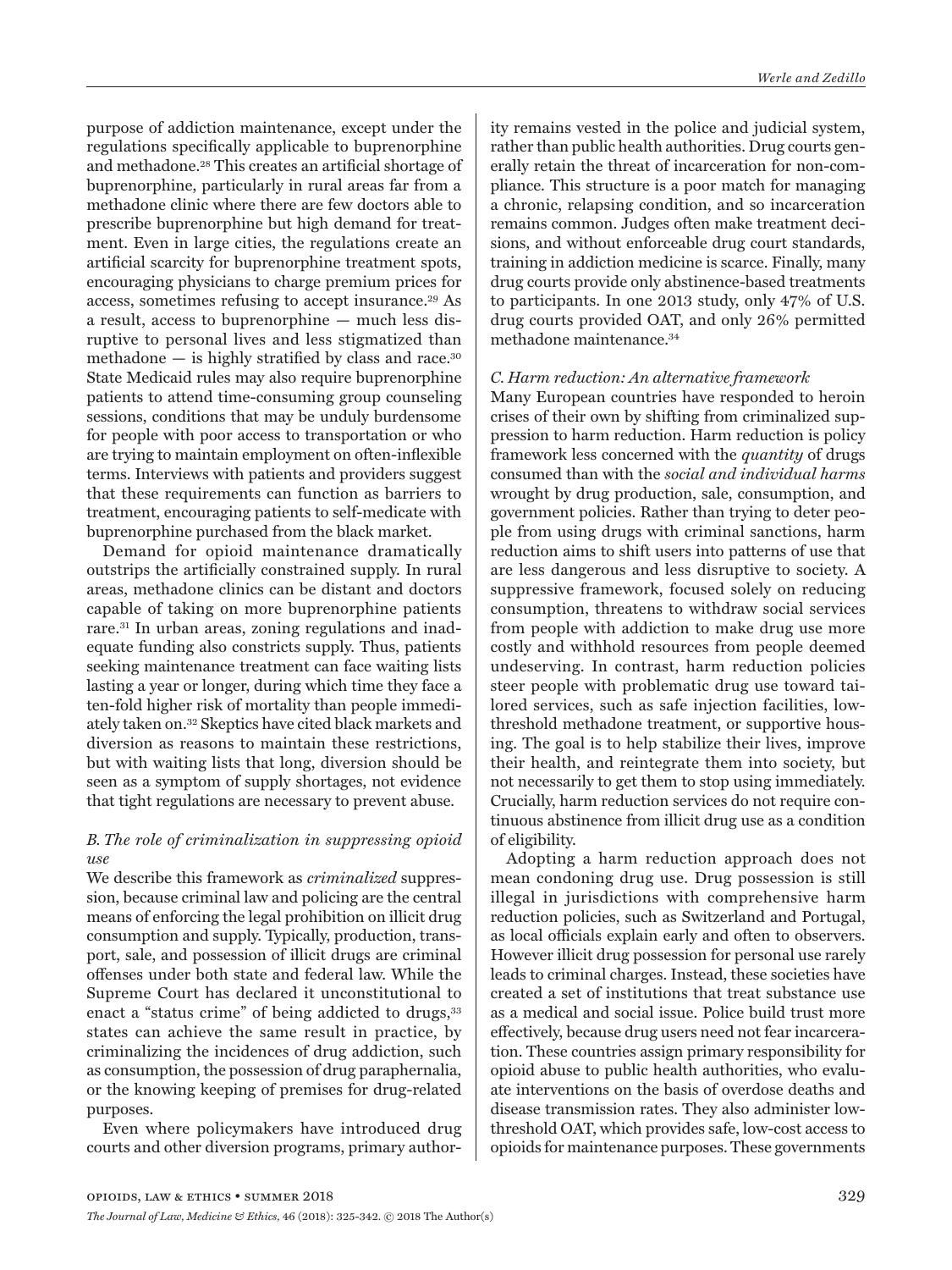reason that the state can control the black market only by undercutting it with a safer, cheaper, and more reliable supply than traffickers provide. Addiction treatment providers can help people achieve abstinence if they desire, but they define treatment success in terms of health and social inclusion, rather than urinalysis.

# **III. The Economic Consequences of Criminalized Suppression**

A century spent trying to eradicate illicit drug use has confirmed that consumer demand is the most powerful force shaping drug markets. Where there is an existing stock of habitual users, no degree of suppression consistent with a democratic society can eradicate supply. Suppressive policies change, rather than eliminate, drug markets, altering the prices paid, the suppliers who profit, and the content of substances ingested. Prohibition increases profitability, by inserting a large risk premium into drug prices. Prohibition also directs drug-market revenues to transnational criminal organizations, financing violence and corruption in consumer, transit, and producer countries. Criminalization magnifies the risks users face, by empowering criminal suppliers who predictably cut drugs with toxic substances, and by stripping users' access to medical care, social support, and economic resources.

This section analyzes the economic implications of criminalized suppression. First, we show how criminalized suppression predictably causes the illicit drug supply to become more dangerous, because blackmarket producers and smugglers have an economic incentive to use highly potent additives. This "iron law of prohibition" contributed both to today's fatal opioid overdose crisis and to the epidemic of poisonings during alcohol Prohibition. Second, we analyze criminalized suppression's economic logic, which seeks to reduce demand by using the threat of punishment or personal harm to deter people from using drugs. This framework has been used to justify government policies that make drug use more dangerous to individuals and to society, even though it relies crucially on the false assumption that the decision to use drugs is rational, and thus amenable to deterrence. Finally, we suggest an alternative mode of analyzing drug markets during an addiction epidemic that considers suppressive policies' implications for already-dependent users and people initiating drug use.

## *A. Supply-side suppression makes the black market more dangerous*

Opioid overdoses are now the leading cause of death in much of the United States. Many of the deaths are due to fentanyl, which has adulterated the black-market

drug supply. This development reflects the economic incentives that criminalized suppression creates for drug suppliers. The "iron law of prohibition" describes the tendency for aggressive supply-side policing to lead drug supplies to become dominated by increasingly potent and toxic additives. Alcohol Prohibition triggered the iron law, poisoning scores who drank spirits adulterated with additives that were both toxic and intoxicating. Today, similar economic forces help explain why fentanyl has become so dominant in U.S. drug markets, even though its dangers are widely known.

Alcohol Prohibition did far more to change *what* Americans drank than *how much.* During the three years after the Volstead Act took effect, consumption dropped to almost 30% of its pre-Prohibition level.35 But instead of making alcoholic beverages unavailable, the Volstead Act pushed production, transport, sale, and consumption of alcohol underground. Organized criminal groups, infamously including the Mafia, took over illicit alcohol markets, which proved to be enormously profitable. By the late 1920s, after the black-market industry had developed, per capita alcohol consumption rebounded to 60–70% of its pre-Prohibition value.<sup>36</sup>

Even though per-capita alcohol consumption decreased modestly under the Volstead Act, people drank far more potent brews. The Act's consequences validate the Iron Law of Prohibition: "The more intense the law enforcement, the more potent the drugs will become."37 This follows from clear economic incentives for black market producers, smugglers, and dealers to increase their products' potency:

[C]oncentrated, potent drugs are more efficiently smuggled, transported, and sold and are easier for the consumer to conceal, transport, and consume without detection. Another advantage of potent drugs for the seller, but a disadvantage for the buyer, is that potent drugs can more easily be "cut" with other chemicals that resemble the real thing. Often these dilutants are poisons.38

Market data bear out that Prohibition's greatest effect on consumption was to cause hard liquor and wine to replace beer as Americans' drinks of choice. Per capita consumption of beer decreased about 70% under Prohibition, but people drank 65% more wine and 10% more liquor, compared to the period from 1911–1914.39 Some estimate that the potency of alcohol products increased by more than 150% during Prohibition, compared to the periods before and after.40 This dynamic follows from the cost structure of illicit drug trafficking: Actual production and refining costs are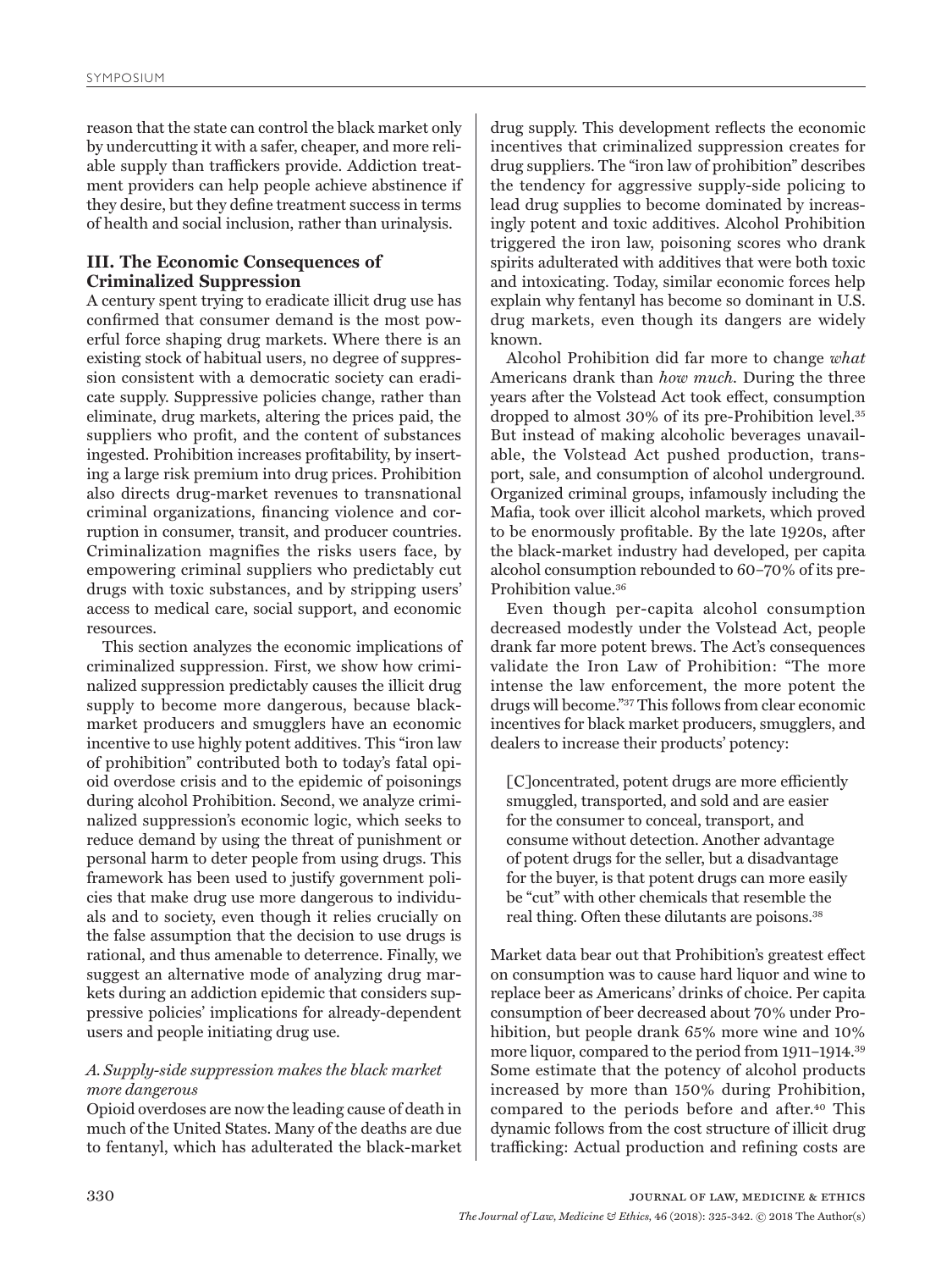often insignificant compared to the expenses involved in transport, smuggling, and distribution, so cutting a product's bulk by boosting its potency is a boon to profitability. Historical alcohol prices reflect this cost structure: While beer prices increased more than 700% from pre-Prohibition prices, liquor prices only increased about 270%.41 Expenditures on distilled spirits increased from 40% of total pre-Prohibition alcohol spending to almost 90% during Prohibition.42

For those who kept drinking, Prohibition made alcohol more dangerous. Almost immediately after Prohibition began, methyl alcohol, which cost about one-eighth of drinkable ethyl alcohol,<sup>43</sup> appeared in black-market alcohol. Bootleggers would stretch their grain alcohol by adding homemade "wood alcohol" or an industrial alcohol after attempting to distill out the poisonous components.44 This added a long-lasting, powerful intoxication, but distillation was only occasionally successful.45 Wood alcohol blindness quickly reached epidemic proportions.46 Poisonings were

"dark web."52 But fentanyl is also laced into both heroin and counterfeit painkillers. In recent years, the DEA has identified the rising trend of fentanyl-laced, counterfeit pharmaceuticals as particularly dangerous, because it expands the population of at-risk users.53

Fentanyl's rise was not an unfortunate coincidence; it was a predictable consequence of the supply-side incentives created by suppressive government policies. Fentanyl is cheaper to produce than heroin, because it does not require labor-intensive cultivation and harvesting of opium poppies. But more importantly, fentanyl is cheaper to traffic: Its lethal dose is just 2 milligrams.54 Suppliers can thus boost profitability by lacing heroin with fentanyl, since they smuggling less bulk produces the same number of doses. The government has sought to fortify the southern border, responding to Mexican cartels trafficking heroin.55 But fentanyl has traditionally taken different smuggling routes than heroin. For a while, much of the illicit fentanyl supply entered the United States in illegal ship-

Just as alcohol Prohibition barely reduced drinking and produced a violent black market, attacking today's drug traffickers is fruitless so long as the U.S. opioid market is so lucrative. Production volumes of illicit drugs are so high, and drug trafficking is so profitable, that interdiction cannot raise prices enough to induce lower consumption.Instead, supply-side suppression has encouraged traffickers to smuggle cheaper and more potent opioids.

common and came in waves, when tainted batches hit the streets, just as fatal fentanyl overdoses do today. The scale was comparable to today's crisis: In 1926, industrial alcohol sickened or blinded 1,200 people in New York City alone; another 400 died.<sup>47</sup> In the South, a potent concoction known as "Jake ginger" was legally sold by prescription for stomach ills but also adulterated and strengthened by bootleggers.<sup>48</sup> Even small quantities of Jake caused nerve damage and permanent paralysis. It produced an "epidemic of poisonings," and ultimately, "public health officials estimated the number of Jake victims at fifty to sixty thousand."49

The iron law also drives today's overdose epidemic. Much the death is due to fentanyl, which has pervaded the black market since 2013. Fentanyl-related overdoses killed more than 20,000 people in 2016, up more than 540% in three years.<sup>50</sup> Some users buy fentanyl intentionally, because fentanyl is ultra-fast acting and produces a more intense intoxication than other opioids,51 either from street dealers or via the

ments from China.56 But consistent with the iron law, heightened interdiction rates increased the incentive for cartels to substitute fentanyl for heroin. Today, Mexican cartels reportedly synthesize fentanyl themselves from Chinese precursors.<sup>57</sup>

Prohibition in the face of persistent demand generates a black market with artificially high prices and grants criminal organizations monopoly power over that lucrative commerce. The economies of scale achievable in drug production, smuggling, corruption, violence, and money laundering mean that organized crime will tend to fight for and ultimately establish dominant positions in their markets. In regions home to illicit agriculture, cartels can act as monopsonies, keeping opium prices low and forcing subsistence farmers to absorb the costs of crop eradication.<sup>58</sup> The bulk of drugs' black-market value comes from trafficking them across international borders, so Mexico's worst violence has been in the north, with cartels fighting for control of land crossings to the United States. At the distribution level, a single cartel is dominant in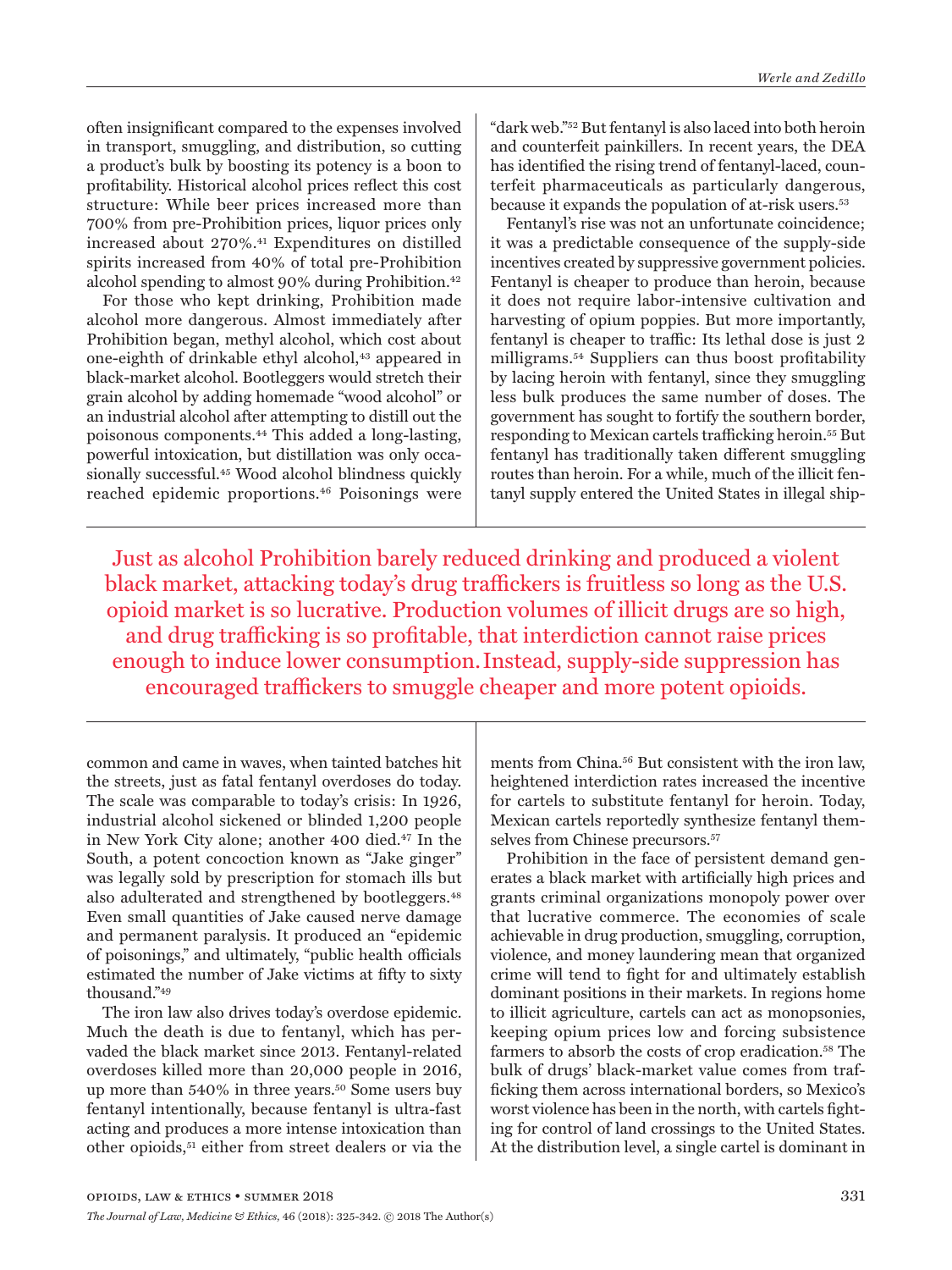many U.S. markets, possibly explaining why dealingrelated violence has remained low.59

Just as alcohol Prohibition barely reduced drinking and produced a violent black market, attacking today's drug traffickers is fruitless so long as the U.S. opioid market is so lucrative. Production volumes of illicit drugs are so high, and drug trafficking is so profitable, that interdiction cannot raise prices enough to induce lower consumption.<sup>60</sup> Instead, supply-side suppression has encouraged traffickers to smuggle cheaper and more potent opioids.

#### *B. Deterrence and the economic logic of criminalized suppression*

An oversupply of pharmaceutical opioids may have triggered this addiction epidemic, but mitigating it requires managing Americans' demand for illicit opioids. Traditionally, demand reduction takes several forms. First, *prevention* reduces the number of people who begin using opioids, a crucial intervention in the midst of an addiction epidemic. Second, *treatment* cuts demand from current users, both by reducing their consumption and by legally obtaining opioids for maintenance. And finally, *deterrence* convinces people not to use drugs, by increasing the risks of drug use and threats of legal sanctions. American drug policy has long relied heavily on deterring drug use and underinvested in addiction treatment. But that faith in deterrence is misplaced, because it relies on a flawed model of human behavior. The economic theory justifying deterrence assumes that drug consumption is a rational decision, in which potential users weigh the costs and benefits of getting high. Despite criticism, this theory continues to motivate government policies that exacerbate the health risks and social isolation faced by people who use drugs, entrenching addiction's etiology.

Deterring future consumption is the central rationale for punishing drug users. The modern theoretical justification for deterrence is rooted in the microeconomic analysis of addiction, which models drug use as a rational choice.<sup>61</sup> Microeconomics describes someone as acting rationally when she takes only those actions for which her expected marginal benefit exceeds her expected marginal costs; that is, if she expects the choice to produce more pleasure than pain in the future. This model's conclusion is that someone could rationally use addictive drugs because the pleasure of today's euphoria outweighs the present value of addiction's future pain and the risk of punishment for acting illegally. Consequently, policymakers should be able to deter people from using drugs by increasing the expected future costs of addiction. These expected costs may come from the drug's purchase price, the

drug's degradation of health and social capital, or the possibility of prosecution and punishment for illicit consumption. The theory also concludes that strong addictions must end "cold turkey," arguing that anything but immediate, full withdrawal is irrational, and thus inappropriate, for treating heroin addiction.62 Subsequent economic theories have complicated this picture, explaining the decision to use drugs through a model of temptation and self-control,<sup>63</sup> mistake,<sup>64</sup> or time-inconsistent preferences<sup>65</sup>. But these approaches still assume rationality and counsel the same policies: deterring future use by raising the user's expected costs, suppressing drug supplies, and educating people about drugs' harmful effects.

The rationalist view of addiction has been subject to extensive critique, but its intuitive theory of deterrence still animates policy decisions. Deterrence strategy usually takes the form of trying to make prosecution more likely and punishments more severe. This strategy reached its apogee during the Reagan era, when Congress imposed draconian mandatory minimum sentences for trafficking and production offenses, criminalized simple possession under federal law, and introduced several enhancements that lengthened incarceration for repeat drug offenders and for use of a firearm in connection with a drug crime.

The United States is unique among developed democracies in the extent to which it incarcerates people with substance use disorders, often following conviction for minor drug distribution or property offenses, even though incarceration is known to dramatically increase rates of overdose death. While incarceration generally exacerbates the social, psychological, and economic reasons why someone ends up in prison, incarceration poses extreme risks to people with histories of injection drug use. Few U.S. detention facilities offer OAT, so incarceration usually produces withdrawal and a dramatic fall in opioid tolerance. Thus, formerly-incarcerated people with histories of opioid addiction face an elevated risk of fatal overdose in the weeks following release.<sup>66</sup>

Trying to deter drug use by raising its risks is a common and deadly government strategy. During Prohibition, the federal government tried suppressing illicit drinking by making it riskier, a strategy that predictably led to severe consequences. In 1926, "dry" congressmen demanded that the federal government more aggressively deter bootleggers from transforming industrial alcohols into salable spirits. In response, Secretary of the Treasury Andrew Mellon approved federal chemists' "Formula No. 5," which doubled the methyl alcohol concentration in denaturing agents.<sup>67</sup> The strategy worked, in the sense that it made safe alcohol much harder to obtain. But in so doing, it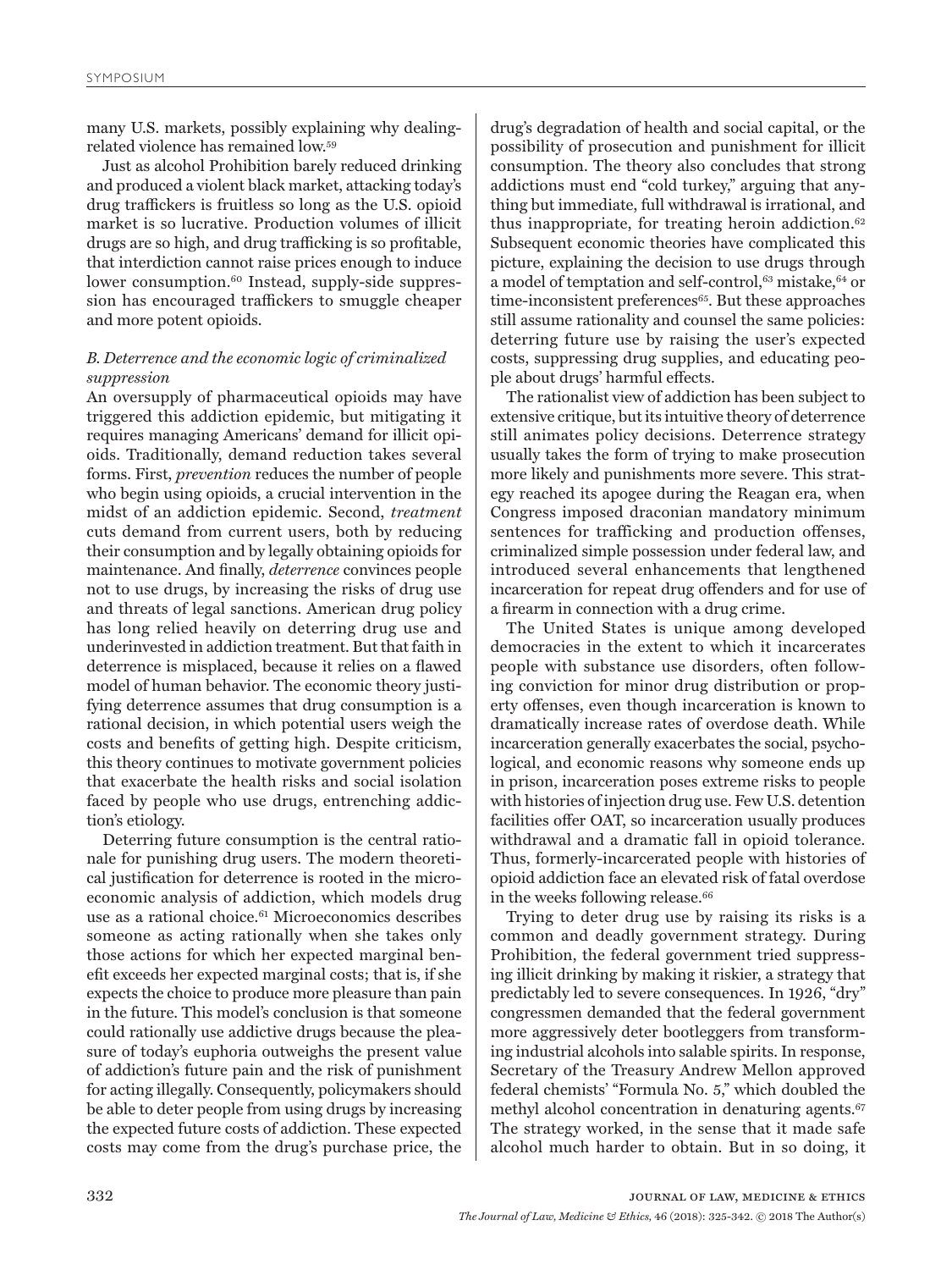caused needless death and injury, since people continued drinking anyway.68

Opponents of harm-reduction policies often invoke similar logic, arguing that access to syringe exchanges, safe injection facilities, housing programs, and lowthreshold OAT will encourage drug use, because it mitigates the risks of disease, homelessness, and poor health that supposedly dissuade people from using opioids. For instance, politicians have argued that syringe exchange programs encourage illicit drug use, even though public health research has shown that syringe exchanges do not encourage injection.69 In fact, syringe exchanges are effective conduits to substance abuse treatment.70

Indiana exemplifies how misguided deterrence

These examples demonstrate how the suppressive logic of deterrence has exacerbated the health consequences of the opioid epidemic by obstructing access to harm reduction services. When people who use drugs associate state services with only repression and punishment, a deficit of trust develops, the neediest people will be unlikely to seek out public services. So long as criminalized suppression remains the framework within which drug-dependent people interact with the state, it will unduly hamper treatment access and social service provision.

logic has increased this epidemic's toll. Scott County in southern Indiana has seen a severe HIV outbreak since 2015. According to CDC analysis, the outbreak emerged from abuse of the painkiller Opana, which gained popularity after access to OxyContin became more difficult.71 In 2012, Opana's manufacturers had released an abuse-deterrent formulation designed to prevent users from crushing and snorting pills. But once this reformulation arrived in Scott County, addicts began injecting.72 Indiana law is hostile to harm reduction efforts, and possession of syringes with intent to use them for nonmedical purposes is a felony.73 It is illegal to purchase syringes without a prescription, and a burdensome exception for syringe exchanges was only added in 2015.74 But the result-

ing syringe shortage didn't deter injection. It just led people to share needles, predictably triggering an HIV epidemic. In 2015, then-Governor Mike Pence permitted one syringe exchange to open in Scott County, and a few other counties eventually followed suit. But local politicians have resisted these harm reduction measures on moral and deterrence grounds. Two counties closed their syringe exchanges in late 2017 in the face of ongoing an HIV epidemic. The Indiana Attorney General recently praised these closures, falsely asserting that syringe exchanges encourage drug use: "Lawrence County is wise to back off the practice of distributing free needles to heroin addicts and other opioid abusers. Handing out clean needles encourages substance abusers to shoot up and, in many cases, shoot up more often."75

> Misplaced deterrence theories also power resistance to harm reduction services proven to reduce overdose deaths. Other countries, including Canada, have used safe injection facilities (SIFs) to reduce overdoses, disease transmission, and public nuisances stemming from opioid use.76 But the Department of Justice recently invoked the threat of federal criminal prosecution to prevent state and local officials from setting up the nation's first legally sanctioned SIF, arguing that it would encourage drug use.77 Similar rhetoric slowed naloxone distribution. Opponents claimed that reducing overdose risk through naloxone access would encourage injection drug use and would discourage entry to abstinence-based treatments. However, numerous studies have disproven these assertions applying deterrence theory to naloxone access.78

These examples demonstrate how the suppressive logic of deterrence has exacerbated the health consequences of the opioid epidemic by obstructing access to harm reduction services. When people who use drugs associate state services with only repression and punishment, a deficit of trust develops, the neediest people will be unlikely to seek out public services. So long as criminalized suppression remains the framework within which drugdependent people interact with the state, it will unduly hamper treatment access and social service provision.

#### *C. Suppressing prescription drugs without expanding access to opioid maintenance treatment will exacerbate the overdose crisis*

State governments are responding to the overdose epidemic suppressing the painkiller supply and making it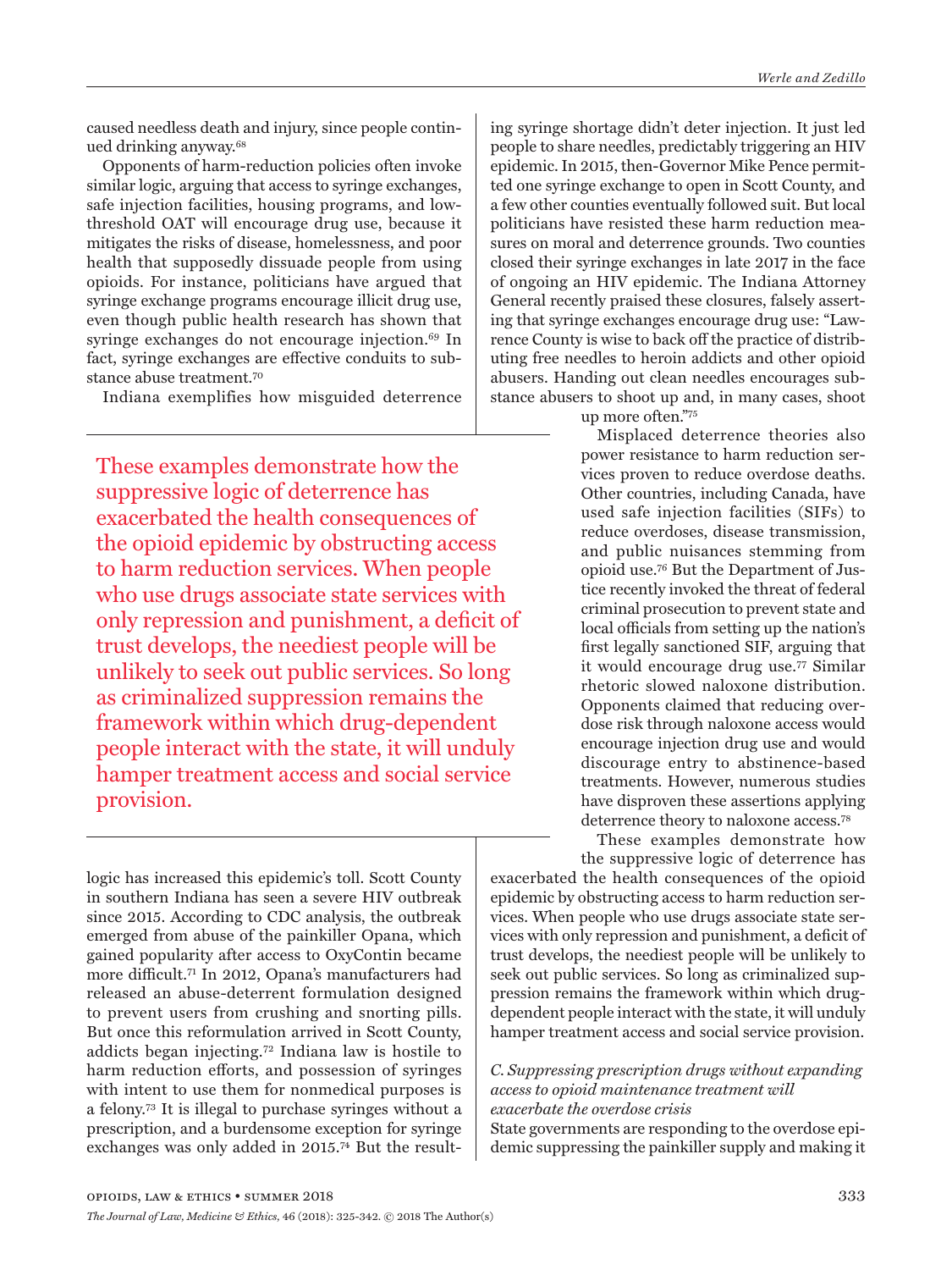"abuse-resistant." But these are the wrong policies at the wrong time. With so many people already addicted and access to opioid maintenance treatment an inaccessible patchwork, making it harder for dependent users to access pharmaceutical opioids will push them to inject fentanyl-laced, black-market powders and ingest counterfeit pills. Prescription painkiller abuse is serious, but pushing users into the black market magnifies the epidemic's harmful consequences, including overdoses. Policymakers should respond to the opioid problem by expanding access to OAT, rather than by pushing people toward riskier behavior.

The misguided effort to suppress painkiller abuse by introducing abuse-deterrent formulations (ADFs) is a cautionary tale. Starting around 2012, pharmaceutical companies reformulated several blockbuster opioid pills, including OxyContin and Opana, to make them harder to crush and sniff. Manufacturers had two motivations. Public health research showed that most heroin users initiated opioid use by taking legally dispensed pills, crushing and sniffing the pills before starting to inject.79 ADFs were intended to make painkiller abuse more difficult and thus prevent painkiller users from developing destructive addictions. But financial incentives may have dominated: Manufacturers faced impending patent expirations, which would have opened their blockbuster painkillers to generic competition. They responded by introducing newly patented ADFs and then lobbying the FDA to take pills without these "safety" features off the market, preventing non-ADF generics from competing with brand-name painkillers.80 At the time, no generics on the market had ADFs. Several years later, economists and public health officials have confirmed that the ADFs backfired and blame them for accelerating users' transitions from pills to powders.81 Unable to snort the pills, many users turned to injecting them, increasing risks of overdose and disease transmission. Others turned to black-market drugs, buying fentanyl-laced heroin or counterfeit pills.82 Despite the evidence, ADFs' intuitive appeal has attracted federal officials eager to be seen responding to the addiction crisis. Expanding the transition to ADFs is now a centerpiece of the FDA's national response.<sup>83</sup>

State governments have taken the lead in responding to the crisis, but many states' strategies have emphasized restricting prescription opioid access with Prescription Drug Monitoring Programs (PDMPs) and physician discipline, instead of expanding OAT access. Forty-nine states now operate PDMPs, statewide databases that record patients' prescription histories for controlled substances.84 PDMPs permit providers to identify patients who are "doctor shopping" to try to obtain multiple, simultaneous prescriptions for

their own use or to sell to others. State health departments, and law enforcement personnel, can also use some states' PDMPs to identify anomalous behavior and then target providers or patients for enforcement actions.85 PDMPs have been shown to reduce the volume of opioids prescribed by more than  $30\%$ ,  $86$  particularly in the 32 states that mandate provider access prior to prescribing opioid analgesics.87

The states have taken other measures to suppress nonmedical use of pharmaceutical opioids and restrict the diversion of pills to dealers. Some legislatures and medical boards have limited the number of pills and refills doctors may prescribe at a time. Attorneys general, medical licensing boards, criminal prosecutors, and health departments have sought to deter physicians and pharmacists from prescribing opioids to people with addictions. The federal government, state attorneys general, and private litigants have also sued pharmaceutical manufacturers and distributors for misbranding and negligent distribution practices.

Are these policies helping? PDMPs and these other measures have been touted for reducing the number of opioid prescriptions.88 But this begs the question of whether reducing prescriptions is an unalloyed public health benefit. Restricting the volume of opioids that doctors can prescribe to new pain patients may reduce the rate at which people become addicted. But prescription opioids' reduced accessibility also compels habitual painkiller abusers to switch from genuine pharmaceuticals to using counterfeit pills or black-market heroin. As with the similar shift following ADFs' introduction, harmful consequences should increase. Indeed, empirical work from the past year has validated these concerns. A recent econometric analysis found that adopting PDMPs *increased* by 47%–84% the rate of heroin-involved criminal incidents that police encounter in the counties with highest per capita rates of pre-PDMP prescription opioid consumption.89 But in lower-consumption counties, PDMP adoption did not significantly change the rate of heroin-involved incidents.90 Studies of overdose mortality found that PDMP adoption had widely varying effects across states, but one found that implementation of PDMPs was associated with an 11% *increase* in drug overdose mortality.91 Another study found a slight decrease in mortality overall.92 These data are consistent with the proposition that reducing access to genuine pharmaceuticals is harmful where unmanaged opioid addiction is prevalent and OAT access is difficult.

In the same vein, states with restrictive cannabis laws have fared worse than those with legal access. Cannabis is a less addictive analgesic than hydrocodone and habitual use is less harmful than habitual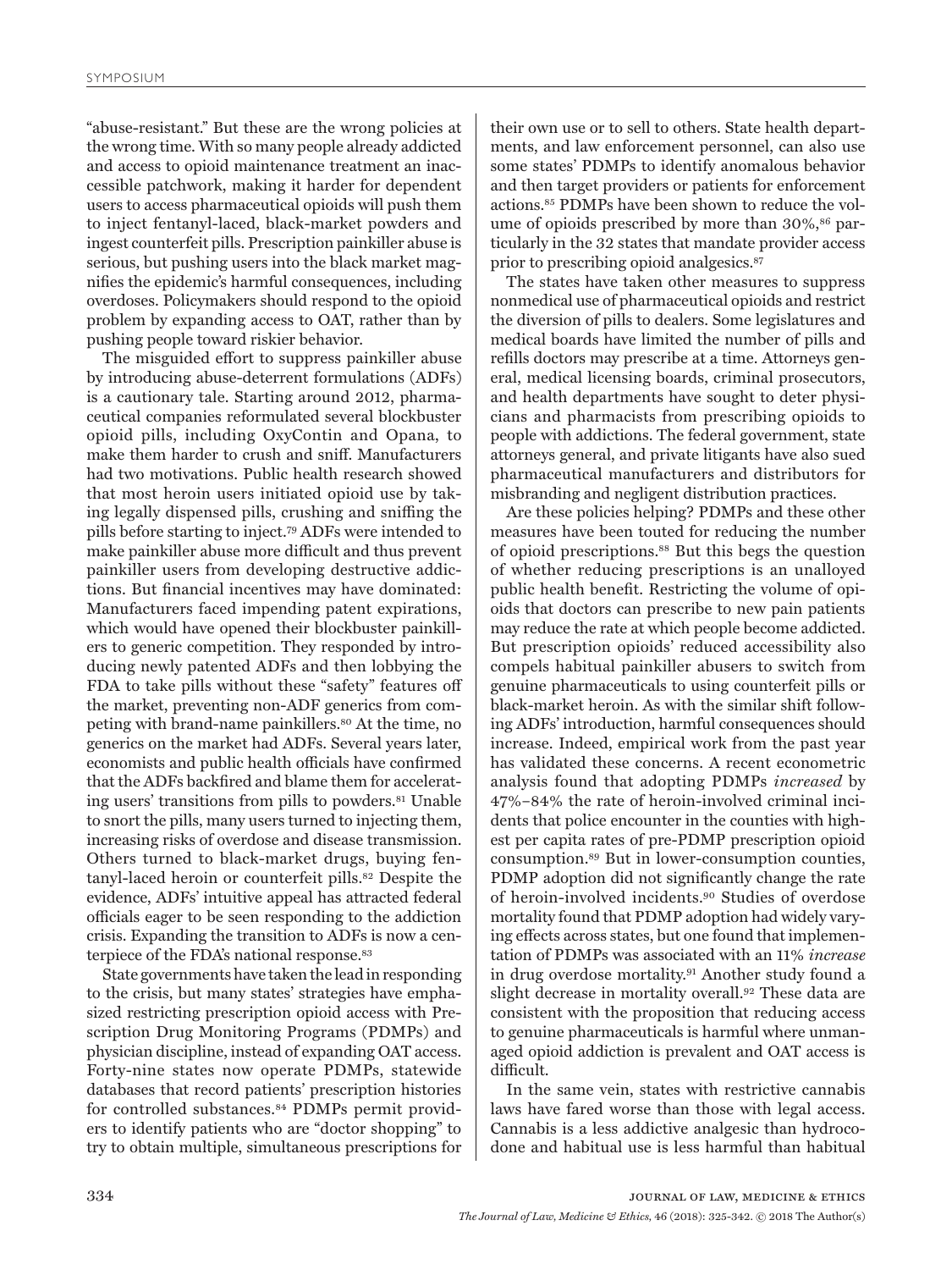heroin use, so cannabis could have been a better option for many chronic pain patients and a less harmful substitute for some non-medical opioid use. A nationwide analysis from 1999 to 2010 found that states permitting chronic pain patients to obtain medical cannabis legally had an opioid analgesic overdose mortality rate 25% lower than states without medical cannabis laws.93 Colorado's experience from 2000–2015 also suggests that legalization of recreational cannabis produced a 6.5% reduction in opioid-related deaths in the following two years.94 This evidence supports our contention that providing safe, regulated access to "illicit" drugs mitigates the consequences that drugs pose to society.

Counterintuitively, the best response to the opioid epidemic at this juncture may be to *increase,* rather than to suppress, regulated opioids access. We are not arguing that prescription opioid abuse is good. Rather, we contend that with such a large stock of dependent users and without access to low-threshold maintenance treatment, suppressing the supply of genuine pharmaceuticals pushes addicted people to consumer riskier black-market drugs. Therefore, until OAT is widely accessible, further suppression of pharmaceuticals is unwise.

# **IV. Toward Public-Health Oriented Regulation of Opioids**

In 2016, more than 2.1 million Americans had an opioid use disorder.95 Those unable to remain abstinent need a regulated and safe means of maintaining their addictions and obtaining treatment. Introducing a safe, reliable, and sufficiently accessible supply of opioids for existing users can erode the demand that supports black markets. Just as important, a regulated supply system can improve individual and public health, because people are less likely to overdose or contract diseases consuming pharmaceutical-grade opioids than injecting substances bought on the street or in an anonymous, online bazaar. This system of supply should be run through a revamped, low-threshold, insurance-funded OAT system. This section discusses why decriminalization of drug possession for personal use is a necessary response to the crisis and describes reforms to the U.S. OAT system that could transform it into an effective way of supplying opioid-dependent people with an accessible and regulated source for addiction maintenance.

## *A. Decriminalization is a necessary but insufficient response to the crisis*

Some U.S. jurisdictions have abandoned the most draconian tactics for suppressing drug consumption. But even where the government relies less on threatened punishment to deter people from using drugs,

policies remain tethered to suppression, because most dependent users still lack access to a regulated supply of drugs. States should rapidly reform both their laws and practices so as to shift from a punitive framework to one based on medical treatment, social support, and harm reduction.

Decriminalization policies must be tailored to specific communities. In some areas, *de facto* decriminalization, achieved through law enforcement policies and cooperative relationships with drug treatment providers and community groups, may be sufficient. However, *de jure* decriminalization is better, because it eliminates police officers' power to selectively arrest drug users, thereby fostering greater trust. For instance, Good Samaritan laws that protect people witnessing an opioid overdose from arrest amplify the public-health benefits from equipping police officers with naloxone, because witnesses are more likely to call for help. Even better is the model of cooperation between police and social workers in the Law Enforcement Assisted Diversion (LEAD) model: Social workers, defense attorneys, prosecutors, and police officers work together in case-management teams to stabilize the lives of marginalized drug users. In practice, LEAD operates as *de facto* decriminalization of drug possession, with cooperative rehabilitation replacing outright suppression. By substituting social support for arrest, LEAD has been able to reduce participants' odds of arrest by 58%.96

Non-U.S. jurisdictions that have effectively stopped opioid epidemics have shifted primary responsibility to public-health agencies, which tend to respond to relapse with service provision rather than punishment. The difference between American drug courts and the Portugal's commissions for the dissuasion of drug addiction (CDTs) highlight why public health authorities must take the leading role. American drug courts operate on a post-arrest diversion model, with criminal prosecution held in abeyance pending completion of the drug court program. People can avoid a judgment only if they avoid relapsing. The entire process of arrest, booking, detention, and ongoing proceedings is costly and stigmatizing, complicating social and economic reintegration even if someone is "successful." But if the defendant fails the drug court's program, she remains liable to incarceration. Such failure is common, because many drug courts ascribe to an abstinence-based philosophy and either prohibit OAT or permit it only under restrictive conditions.<sup>97</sup> Because substance use disorder is a chronically relapsing condition characterized by compulsive drug use, a model that punishes people for "failure" is itself poorly equipped for success.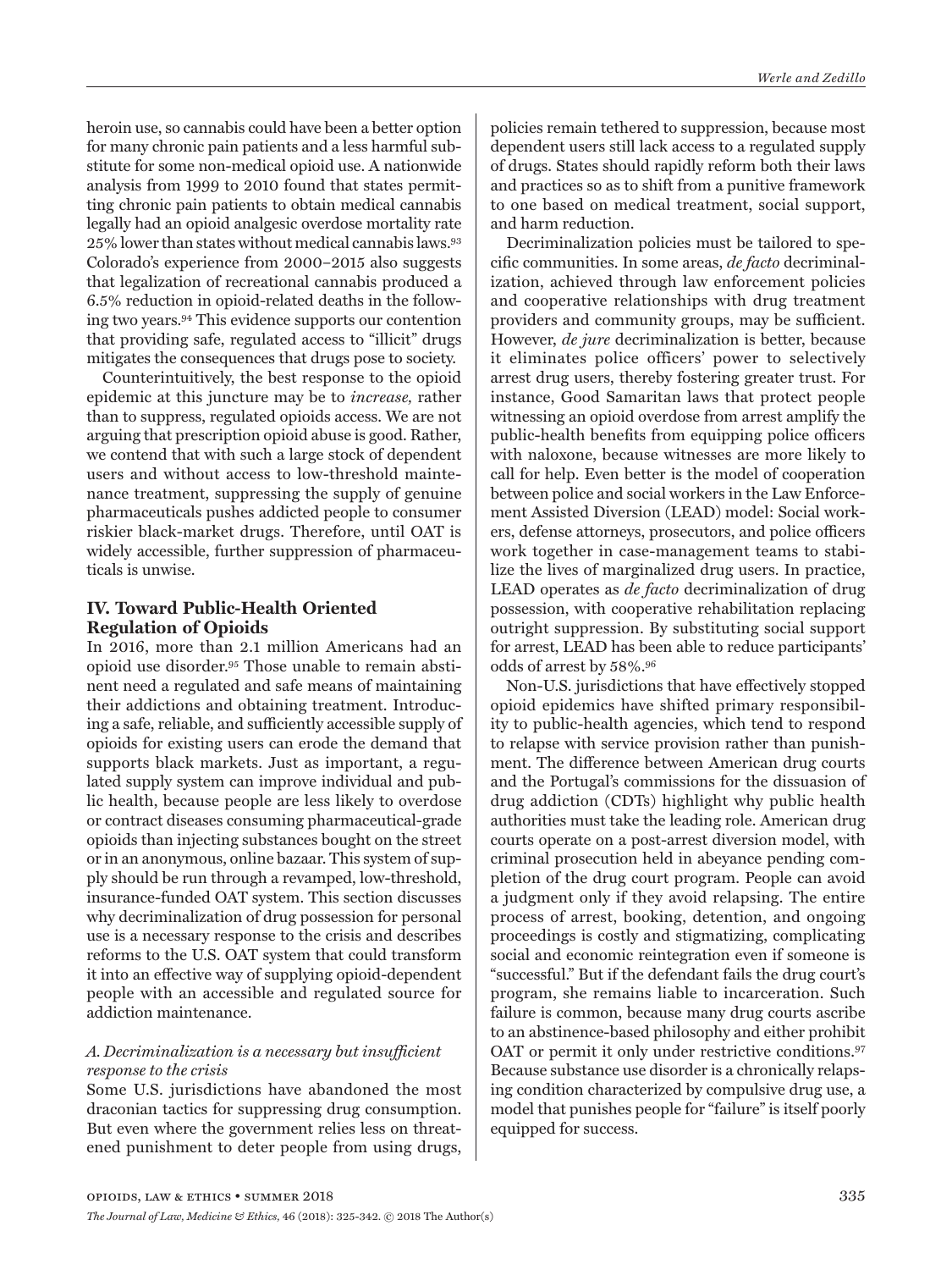In contrast, the Portuguese public health authorities run the CDT system. If the police encounter someone on the street in possession of drugs for personal use, they give him an administrative summons for attendance at the local CDT. There is no arrest and no criminal record. CDT panels comprise psychiatrists, social workers, and lawyers, working together with a staff to understand the client's needs in a holistic manner. If the CDT determines that his drug use is unproblematic, they may impose a small fine, order community service, or merely dismiss him. But if it finds that he has an addiction or another social problem, it will refer him to appropriate services, chiefly low-threshold OAT. Access to these drugs is much easier than in the United States: Vans circulate throughout Lisbon,

injection drug use, safe injection facilities ought to be opened as soon as possible. SIFs are professionally supervised healthcare facilities that seek to reduce mortality and morbidity by providing high risk drug users with a safe, hygienic place to consume drugs obtained off-premises. While politically contentious, SIFs' public health benefits are well settled. More than 90 SIFs operate legally in other countries, including Switzerland, Germany, Spain, France, Denmark, Norway, Canada, and Australia.98 Unsanctioned SIFs operate in New York City and elsewhere in the United States, and several cities' public health departments are working toward opening a municipal SIF in 2018, despite the federal government's steadfast opposition.99 Numerous studies have found that SIFs

Law enforcement agencies cannot address the root causes of substance use disorder, because they lack authority to establish regulated systems of supply and low-threshold OAT. But for those systems to work, law enforcement agencies must be fully engaged partners, policing in ways that reinforce, rather than undermine, the medical care and social reintegration of people who use drugs.

dispensing methadone to clients without burdensome rules or drug testing requirements. The CDT operates as a case manager, connecting people with necessary services. People with more severe problems receive more substantial services, and there is no threat of juridical coercion.

Portugal's is a religious and socially conservative society. Portuguese officials stress that drug use remains illegal, but that decriminalization is the necessary condition for their real reform — low-threshold OAT — to work. American commentators advocating drug policy reform often point to Portugal as an example of how "decriminalization" can eliminate drug problems. But that's not how the Portuguese see it. Only by decriminalizing the lives of drug users can the state build the trust necessary to bring them into state care for addiction treatment, social services, and OAT. Portugal's current situation is by no means utopian, and there is still problematic drug use. But the country enacted a self-consciously pragmatic policy response to a severe opioid epidemic at the end of the 1990s, and these measures successfully restrained the crisis and reduced overdose deaths and disease transmission.

The United States should adopt a similar harm reduction strategy. Given the prevalence of high-risk do not increase injection drug use, drug trafficking, or crime.100 SIFs do, however, decrease the morbidity and mortality associated with injection drug use, increase uptake of addiction treatment, and reduce the public nuisances associated with drug use, such as discarded syringes and injection in public spaces.101 SIFs have been remarkable successful in reducing fatal opioid overdoses: In Vancouver, Canada opening a SIF caused fatal opioid overdoses to fall 35% in the surrounding area.102 In Sydney, Australia, the number of ambulance calls responding to overdoses near a SIF decreased 68% during its operating hours.103 None of the legally operating SIFs has ever reported a fatal opioid overdose by a someone using its service.104 In 2011, when the Canadian Supreme Court ordered the Minister of Health to continue licensing Vancouver's experimental SIF, the Court declared its social value to be settled: "[the Vancouver SIF] saves lives. Its benefits have been proven. There has been no discernable negative impact on the public safety and health objectives of Canada during its eight years of operation."105

Abstinence-based limits on access to wraparound social services and public benefits should also be removed, because requiring people to be abstinent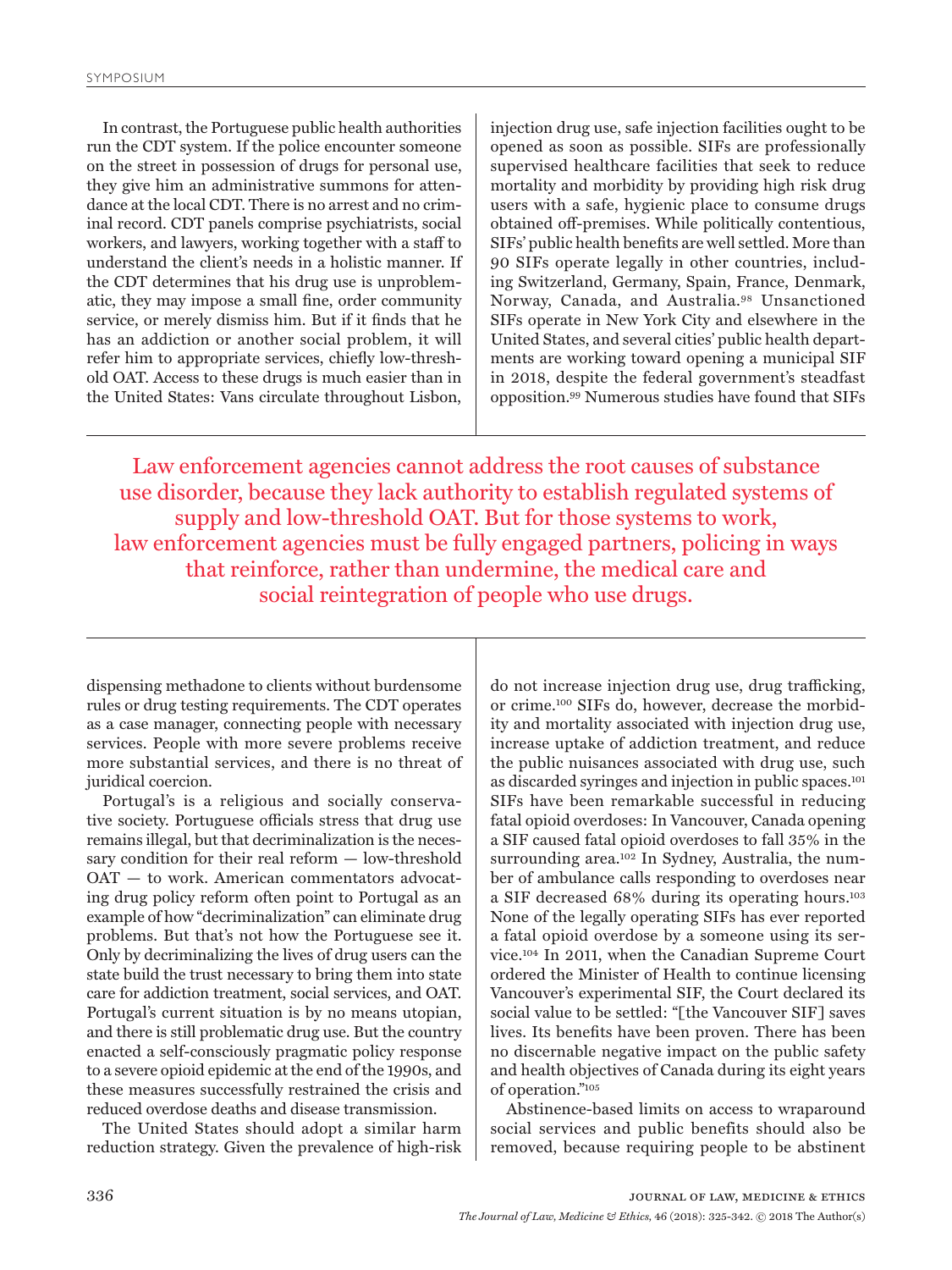in order to get access to services does not help people manage addiction. The best-studied context is housing, and the evidence is clear: "[The] traditional abstinence approach was not more effective at reducing rates of substance use."106 In randomized controlled trials, people provided with housing first, and subject to no abstinence requirements, were "significantly less likely to use or abuse substances when compared to Treatment First clients."107 Deterrence-based approaches are counterproductive, because relapse does not follow from rational cost-benefit calculations. Stable housing permits people who use drugs to reintegrate into society and better manage chemical dependencies. Stress is a crucial driver of relapse to problematic drug use, and eviction needlessly introduces stress, trauma, and disruption into an already disorganized life. So even if abstinence is the goal, law should not make it a necessary condition receiving social support.

Law enforcement agencies cannot address the root causes of substance use disorder, because they lack authority to establish regulated systems of supply and low-threshold OAT. But for those systems to work, law enforcement agencies must be fully engaged partners, policing in ways that reinforce, rather than undermine, the medical care and social reintegration of people who use drugs.

#### *B. Public health-oriented regulation of opioids*

How can we design a system that provides an accessible, regulated supply of opioids to people already dependent on the drugs without encouraging others to start using? Other countries, including Switzerland, Portugal, Germany, and the Netherlands have faced epidemics of heroin abuse in the past and reformed their systems for healthcare, policing, and social services to abate the crisis and manage future abuse. Each successful national addiction treatment system has at its core a comprehensive, low-threshold OAT system that provides existing users with an accessible and low-cost source for pharmaceutical grade opioids. Access to maintenance drugs is considered essential, mainstream medical care, and so regulations permit people who have stabilized their conditions to quickly escape the disruptive pattern of daily clinic visits for methadone maintenance by shifting oversight to general practitioners and permitting prescriptions for take-home doses to be filled at local pharmacies. Several jurisdictions have also recognized the value of adding medical-grade heroin as an OAT maintenance option because some patients' conditions are more stable with heroin-assisted treatment (HAT) than with methadone or buprenorphine. Finally, these jurisdictions use far fewer opioids in pain treat-

ment than the United States and prohibit the kinds of financial incentives and marketing practices that led to overreliance on painkillers in the first place.

Low-threshold methadone maintenance is the cornerstone of comprehensive drug treatment. Where methadone and buprenorphine maintenance is available in the United States, the numerous regulatory and practical barriers to access make it a "high-threshold" service. Features of high-threshold treatment include requirements that patients visit specialized and often inaccessible clinics daily for supervised drug administration, inflexible admission criteria, waiting lists, limited-duration treatment, zero-tolerance of illicit drug use, and high prices. In contrast, low-threshold services impose few requirements to access treatment. Patients need not abstain from illicit drugs as a condition of service use, and these programs aim to reduce all documented barriers to service access and minimize requirements for retention.108 They also aim to destigmatize treatment, so people who use drugs feel welcome, trust the service, and know they will not be discriminated against. Low-threshold services consider relapses to be expected features of the underlying condition, and they respond with additional services rather than discipline. Wraparound services and counseling are usually offered but are not compulsory. Service providers seek to be minimally disruptive to patients' lives, so they do not require patients to travel long distances, using pharmacy distribution, "methadone buses," and take-home doses to eliminate daily clinic visits.

Other countries' pragmatic responses to opioid crises of their own can serve as a model for U.S. policymakers.

In France, methadone maintenance must be initiated in clinics, but a patient may transfer her prescription to a general practitioner after her condition is stabilized. Methadone is free in clinics and pharmacydispensed doses are reimbursed through standard prescription coverage. Pharmacies may provide up to a week's doses at a time. Users are not required to register, undergo no testing for illicit drug use, and need not undergo counseling as a condition of treatment.109 These policies, introduced in 1995, are credited with substantially reducing opioid overdoses, HIV and hepatitis C incidence, and drug-related crime.<sup>110</sup>

In Hong Kong, the Department of Health actively promotes methadone maintenance and makes ondemand methadone treatment very accessible. Opiate-dependent people can generally access methadone maintenance on the same day they present for treatment, following a urine test to verify that they are opioid users. People under 18 are admitted, and parental consent is preferred but not mandatory.111 The fee for each visit is fixed at HK\$1 (\$0.13).<sup>112</sup> The clinics oper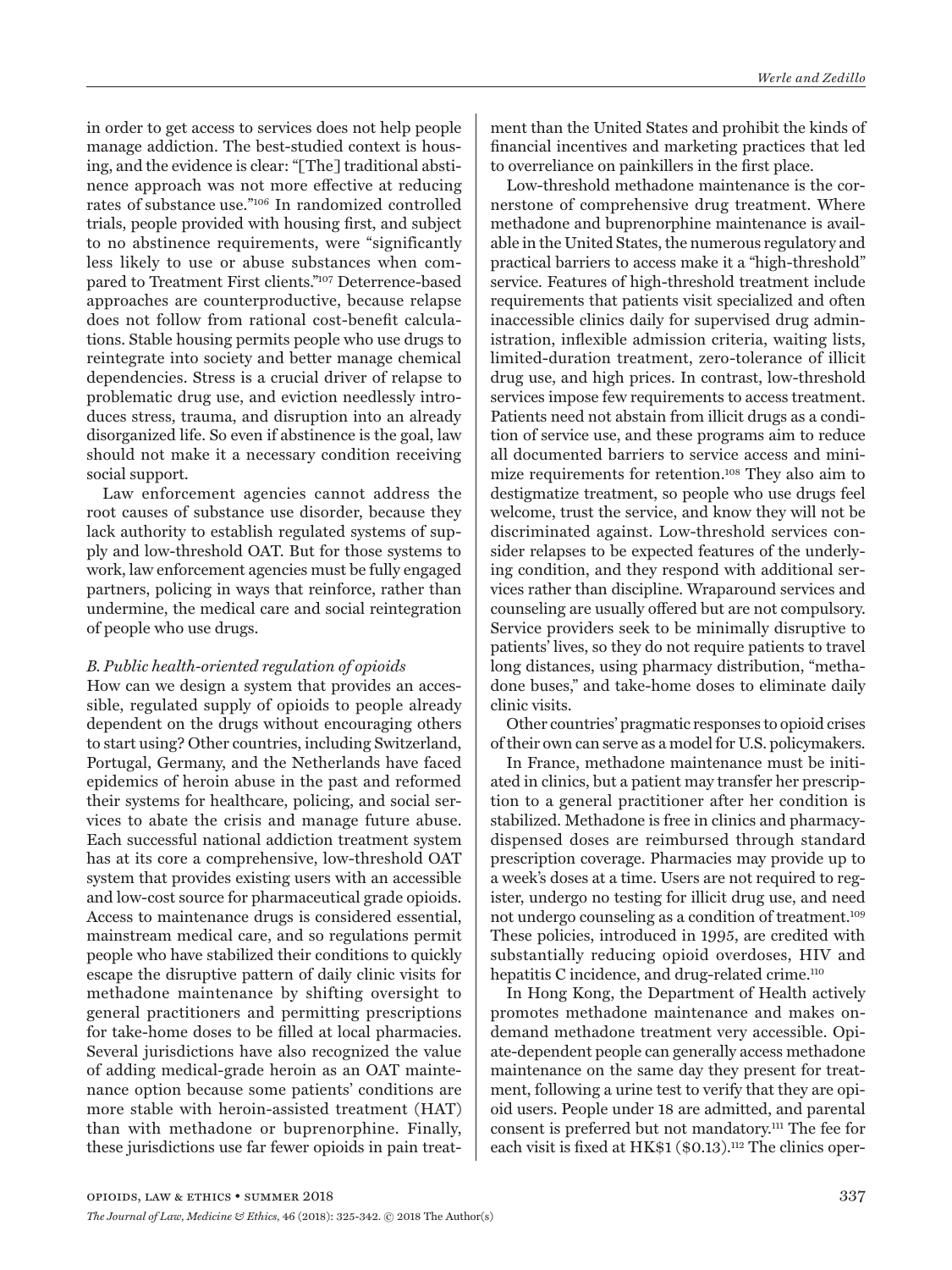ate daily and are open before and after work hours, as more than half of maintenance patients are employed.

Methadone's accessibility is key, and mobile service provision has been successful in several cities. In Amsterdam, the government has distributed methadone by bus since the 1970s. These mobile clinics dispense free methadone throughout the city, so patients may attend more easily.113 Lisbon adopted this model in 2001, and now has several buses that dispense free methadone throughout the greater metropolitan area.114 One can only imagine how providing such mobile methadone services would increase maintenance treatment access both in the rural areas of the United States, where addiction is rampant and methadone access extremely limited, and in sprawling metropolitan areas.

The U.S. government should also add pharmaceutical-grade heroin to the list of approved drugs for maintenance therapy. Switzerland, Germany, the Netherlands, the United Kingdom, France, Australia, and Canada have all offered heroin-assisted treatment (HAT) in specialized clinics, either as an established or experimental treatment.115 Studies have shown that incorporating heroin maintenance was more effective than methadone maintenance alone for certain groups of long-term and treatment-resistant drug users and produced no greater incidence of serious adverse effects.116 Randomized controlled trials in the Netherlands have shown that HAT patients experienced significantly fewer heroin cravings and engaged in less illicit heroin use than methadone maintenance patients.117 A randomized, controlled trial in Vancouver found that for some patients, using injectable heroin for maintenance was more effective than oral methadone at retaining people in addiction treatment and at reducing illicit drug use and other illegal activity, such as sex work.118 Interviews in Vancouver showed that HAT permitted people with longterm addictions to stabilize their lives, improve their health, regain employment, and reintegrate into social and political life. But realizing these benefits requires open-ended maintenance treatment, since forced cessation of HAT causes the gains to evaporate.119 Introducing pharmaceutical-grade heroin as a maintenance therapy option could therefore improve the health of America's existing injection drug users and help extinguish the demand powering illicit markets.

Switzerland shows how government-administered OAT can stabilize an epidemic of drug use and undercut an incumbent black market. Methadone and buprenorphine are available on a low-threshold basis through general practitioners and regular pharmacies. Patients addicted for more than two years who have twice failed other treatment regimens qualify for

high-threshold, clinic-based HAT. Swiss health insurance plans must cover all OAT options, providing extremely low-cost and reliable access to a safe, high quality, supply. And since providing these services is not unusually profitable, providers lack structural incentives to expand the market. The absolute number of opioid consumers, including OAT recipients, has stayed consistent since the height of the Swiss opioid epidemic in the early 1990s, indicating that prevention efforts and the regulatory structure governing OAT have kept people from initiating opioid use, despite collapsing heroin prices.120 The addiction treatment system has largely replaced the black market as a source for accessing opioids. The black market has been structurally stable and largely non-violent during this period, with well entrenched, Albanian criminal organizations dominating the scene.121 Intelligence suggests that the heroin trade is now minimally profitable. So long as the potency and volume of the heroin market remain stable and residual trafficking activity produces neither violence nor public nuisances, suppressing the illicit heroin market remains a low police priority.

Skeptics may object that expanding the OAT system and lowering access thresholds would risk providing an accessible and socially acceptable means for people to initiate drug use. But the experiences of Switzerland and other countries belay that fear. Low-threshold OAT access does not mean no-threshold access: Providers still test patients' urine to ensure that they are opioid users, because giving methadone to someone without any tolerance is dangerous. A well-regulated OAT system actually reduces the risk of initiation, because it undermines black-market suppliers, who have incentives to promote opioid dependence and so seek out new customers. In the United States, the black market's ubiquity likely explains the troubling increase from in the proportion of people initiating opioid use directly with black-market heroin. A recent study estimated that the proportion of Americans who initiated opioid use with heroin increased from 9% in 2005 to 33% in 2015.122 This dramatic increase in people starting directly with heroin further suggests that policymakers focused on restricting painkiller access are actually fighting the last war.

Opioids are highly addictive substances, but political economy is as important as chemistry in triggering an addiction epidemic. In better regulated supplies, the goal should providing dependent users with a safe, accessible, and reliable supply of opioids for addiction maintenance without encouraging oversupply and initiation of abuse. Unlike today's alcohol market, no entities should have economic incentives to promote problematic consumption. Given the intrin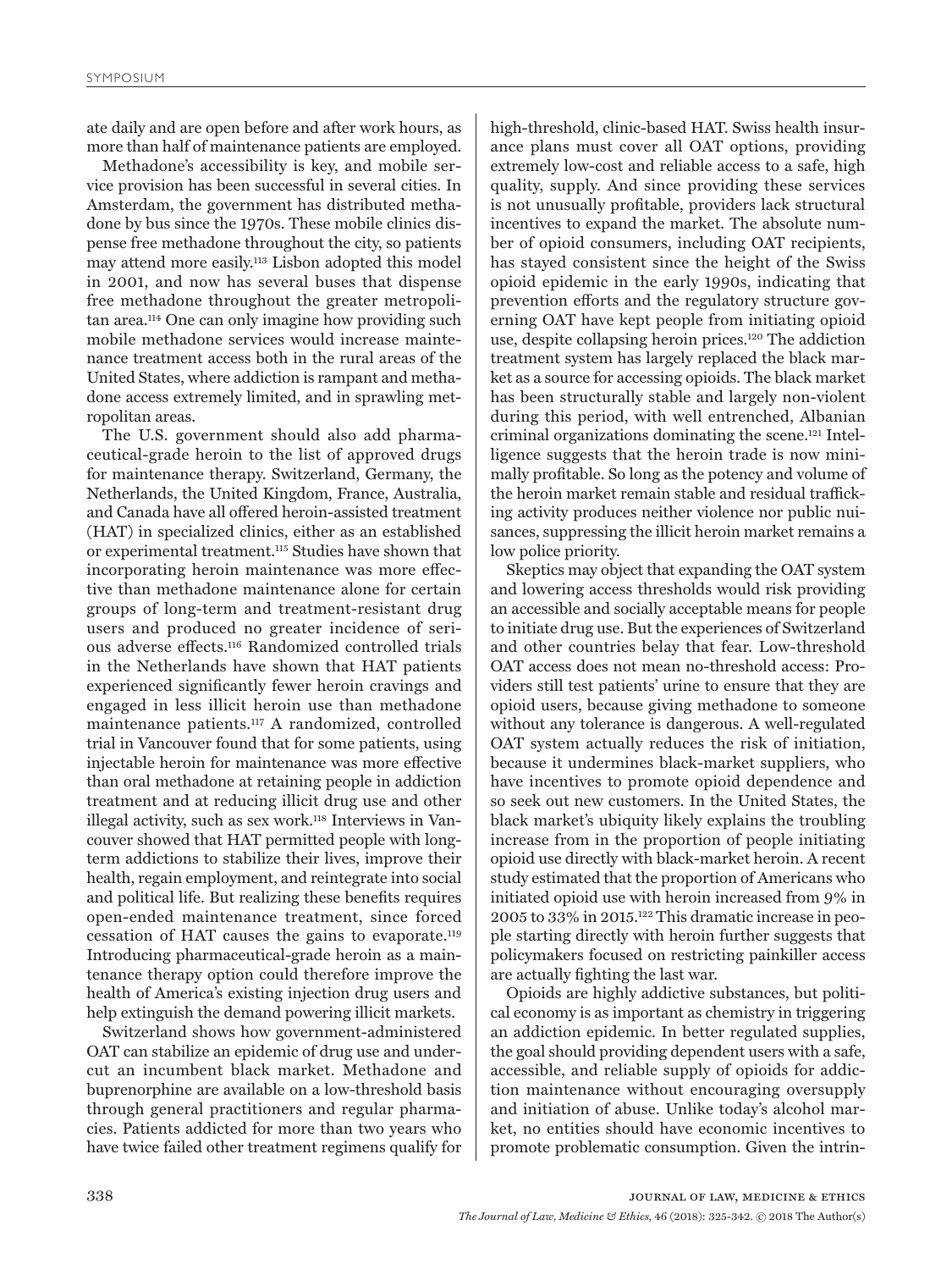sic risks of dispensing opioids and the documented success of existing OAT regimens, it makes sense to organize access through the treatment system and to fund the care through medical insurance. Relying on market-based incentives to enlist private-sector providers entails making maintenance treatment sufficiently profitable. But making opioid prescription profitable entails its own substantial risks, made plain in the well-known stories of pharmaceutical industry manipulations and physician profiteering that ignited the epidemic of painkiller addiction.

The pharmaceutical industry's dismal track record in fomenting this epidemic is a cautionary tale. Even some libertarian-minded advocates of drug "legalization" have questioned their stances, in light of the role legal opioids played in triggering addictions.123 But concluding that prohibition is best follows only from an ideological premise that criminalized prohibition and unregulated legalization are the only available policy alternatives. Prescription painkillers caused such damage because they were aggressively and deceptively marketed in a regulatory environment excessively deferential to industry and focused more on profitability than on health. Many of prescription opioids' dangers stem from the fee-for-service financing models that generally bedevil American healthcare, though the iatrogenic risks of over-testing pale in comparison to those of over-medicating post-surgical and pain management patients. Even more dangerous are laws permitting pharmaceutical manufacturers to supplement physicians' incomes with perks and consulting fees, as Perdue Pharma famously did for doctors that prescribed the most OxyContin. To regulate opioids consistently with public health needs, providers must be compensated on the basis of population health, not services rendered. And prescribers should follow the direction of impartially generated medical evidence, not industry marketing materials.

Neither are addiction treatment providers guaranteed to be public-health regarding. Indeed, this addiction epidemic has spurred a concomitant boom in the treatment market, and private capital is rushing in to exploit profit opportunities. This has financed dramatic consolidation of addiction treatment providers, fueled by billions of dollars in cash from the private equity industry.124 Since American addiction treatment lacks clear standards of care, profitability, rather than evidence, often determines treatment regimens. This frequently means abstinence and group therapy, rather than OAT. Sometimes, it can also mean compulsory work programs, with sober home residents or drug court participants sent to work without pay in local businesses that have made financial arrangements with "treatment" providers.125 People seeking

addiction treatment for themselves or their loved ones often lack the information necessary to make informed choices, and maintenance therapy's stigma drives people away from evidence-based treatment. As a result, many patients are in expensive facilities but lack access to OAT. The trend has even resulted in privatization of purportedly public institutions, such as facilities for civil commitment of opioid users, which are increasingly run by the private prison industry and too rarely provide high-quality OAT.

Government has an important role, not just as a regulator but as a direct service provider or a link in the supply chain. Models exist for using exclusive government provision of critical supply chain services to prevent profit-maximizing, private entities from oversupplying a habit-forming substance and damaging public health. For instance, the Uruguayan law legalizing recreational cannabis created a state monopoly at the wholesale level. This entity mediates between highly regulated growers and highly regulated retailers, setting prices that both ensure sufficient returns on investment to attract private capital and prevent the industry from expanding and commercializing to a degree that would undermine public health. In an earlier era, the British government successfully addressed the problem of drunkenness in wartime factory towns by nationalizing pubs, which then provided alcohol under conditions dictated by public health concerns rather than profitability.126 And following Prohibition, some U.S. states retained government monopolies on retail liquor sales. Of course, public control does not eliminate risk of bad regulatory design: One need only consider state-run lotteries to see how public entities can also run amuck.

Widespread public provision of low-threshold maintenance treatment would be an excellent investment. Numerous studies have found that maintenance therapies are cost effective, even as currently provided, because people with OAT-stabilized addictions impose fewer costs on other social programs, law enforcement, and healthcare services.127 But the current system is unnecessarily expensive and thus crowds out more and better services for people who use drugs. Methadone is an unpatented medicine that is cheap to produce. Many of the costs associated with maintenance treatment are the result of the suppressive regulations that also impede access. Shifting maintenance treatment to a low-threshold model would not just ease access to care, but that it would also make proper addiction medicine more affordable and thus more widely available.

Ultimately, drug policies that govern policing and prescribing cannot solve this crisis on their own. Issues as disparate as employment conditions, pharmaceuti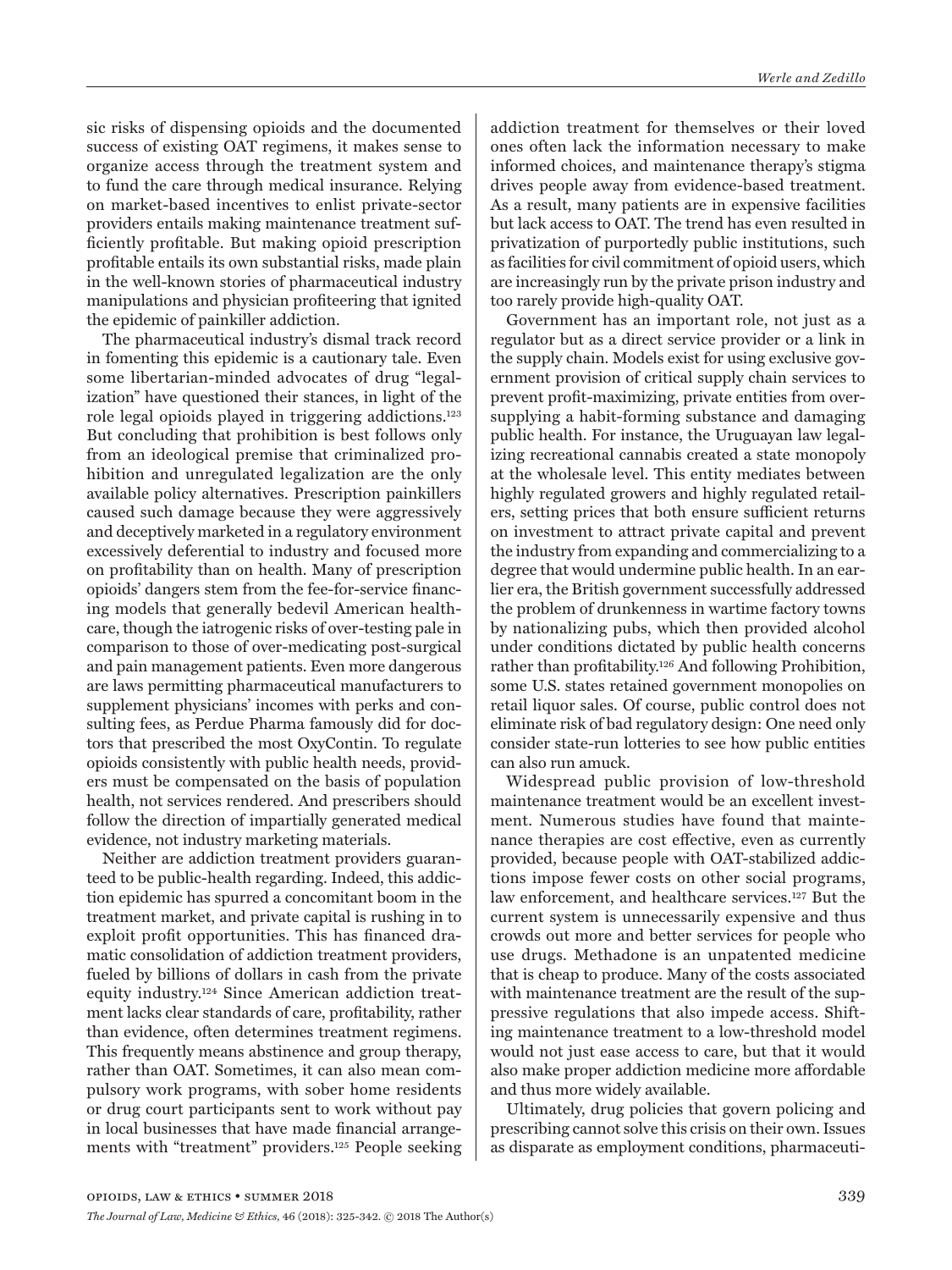cal misbranding regulations, healthcare finance, housing policy, and sustainable development programs all affect patterns of drug use and supply. Cannabis legalization and implementation of harm reduction responses to the opioid epidemic reflect a growing awareness that eradication of non-medical drug use is a futile objective. Our contribution is to show that suppression is not just fruitless but is actually harmful. Although beset by crisis, the United States has an historic opportunity to break from the policies of criminalized suppression. No two drug crises are the same, just as no two societies are interchangeable. Nevertheless, other countries' experiences demonstrate that a public health approach to drug problems is both more humane and more effective than criminalized suppression.

#### Note

The authors have no conflicts to declare.

#### Acknowledgements

Many thanks to Kate Stith, Abbe Gluck, and Haynie Wheeler for making this article possible. The authors also benefitted greatly from comments and suggestions by John Collins, Alejandro Madrazo Lajous, Gregg Gonsalves, Nina Cohen, Kate Redburn, Nathan Guevremont, Lisa Erickson, and Barbara Selvin. The authors would also like to thank the participants of the workshop on opioid regulation at the Yale Center for the Study of Globalization.

#### References

- 1. Global Commission on Drug Policy, Advancing Drug Policy Reform: A New Approach to Decriminalization, 2016, *available at* <https://www.globalcommissionondrugs.org/reports> (last visited April 25, 2018).
- 2. *See, e.g.*, G. F. Koob and N. D. Volkow, "Neurocircuitry of Addiction," *Neuropsychopharmacology* 35, no. 1 (2010): 217–238.
- 3. J. Katz and A. Goodnough, "The Opioid Crisis Is Getting Worse, Particularly for Black Americans," *New York Times*, Dec. 22, 2017.
- 4. *See* K. James and A. Jordan, "The Opioid Crisis in Black Communities," *Journal of Law, Medicine & Ethics* 46, no. 2 (2018): 404-421.
- 5. *See* Title II, § 6, Volstead Act, Pub. L. 66-66 at 311 (exception for sacramental wine) & Title II,  $\S 33$  Pub. L. 66-66 at 317 (exception for possession and personal consumption of pre-Prohibition liquor in one's dwelling).
- 6. *See Id.*, § 7.
- 7. *See* L. McGirr, *War on Alcohol* (New York: W. W. Norton & Co., 2015).
- 8. D. F. Musto, *The American Disease*, 3d ed. (Oxford: Oxford U.P., 1999): 122–23.
- 9. 249 U.S. 96, 99 (1919).
- 10. *Id*.
- 11. *See generally* W. van den Brink and C. Haasen, "Evidence-Based Treatment of Opioid-Dependent Patients" *The Canadian Journal of Psychiatry* 51**,** no. 10 (2006): 635-646.
- 12. K. L. Sees et al., "Methadone Maintenance vs. 180-Day Psychosocially Enriched Detoxification for Treatment of Opioid Dependence: A Randomized Controlled Trial," *JAMA* 283 (2000): 1303–1310; *See also* D. Polsky et al., "Cost and Cost-Effectiveness of Standard Methadone Maintenance Treat-

ment Compared to Enriched 180-Day Methadone Detoxification," *Addiction* 99, no. 6 (2004): 718–726.

- 13. *See* A. Paraherakis et al., "An Abstinence-Oriented Program for Substance Use Disorders: Poorer Outcome Associated with Opiate Dependence," *The Canadian Journal of Psychiatry* 45, no. 10 (2000): 927-931.
- 14. van den Brink and Haasen, *supra* note 11, at 637.
- 15. A. J. Ritter, "Naltrexone in the Treatment of Heroin Dependence: Relationship with Depression and Risk of Overdose," *Australian and New Zealand Journal of Psychiatry* 36, no. 2 (2002): 224-228, at 227.
- 16. R. Dissell, "Ohio's Spending on Opioid Addiction Treatment Drugs Vivitrol and Suboxone Spikes, Spurs Debate on what Treatments Work," *Cleveland Plain Dealer*, April 30, 2017.
- 17. R. P. Mattick et al., "Methadone Maintenance Therapy versus No Opioid Replacement Therapy for Opioid Dependence," *Cochrane Database Systematic Reviews* 3, no. 3 (2009): 10-11.
- 18. van den Brink and Haasen, *supra* note 14, at 637.
- 19. P. G. Barnett, "The Cost-Effectiveness of Methadone Maintenance as a Health Care Intervention," *Addiction* 94, no. 4 (1999): 479–488.
- 20. C. S. Davis and D. H. Carr, "The Law and Policy of Opioids for Pain Management, Addiction Treatment, And Overdose Reversal," *Indiana Health Law Review* 14 (2017): 1–39, at 17. 21. 42 C.F.R. § 8.12.
- 22. 21 C.F.R. § 1306.7.
- 23. 42 C.F.R. § 8.12(f)(6).
- 24. 42 C.F.R. § 8.12(f).
- 25. 42 C.F.R. § 8.11(f)(1).
- 26. 21 C.F.R. § 1301.28.
- 27. *See* P. R. Keefe, *The Family That Built an Empire of Pain*, New Yorker, Oct. 30, 2017.
- 28. 21 C.F.R. § 1306.04.
- 29. *See* J. A. del Real, "Opioid Addiction Knows No Color, but its Treatment Does," *New York Times*, January 12, 2018.
- 30. H. Hansen, C. Siegel, et al., "Buprenorphine and Methadone Treatment for Opioid Dependence by Income, Ethnicity and Race of Neighborhoods in New York City," *Drug and Alcohol Dependence* 164 (2016): 14-21.
- 31. S. C. Sigmon, "Access to Treatment for Opioid Dependence in Rural America: Challenges and Future Directions," *JAMA Psychiatry* 71, no. 4 (2014): 359-360.
- 32. E. Peles et al., "Opiate-Dependent Patients on a Waiting List for Methadone Maintenance Treatment are at High Risk for Mortality until Treatment Entry," *Journal of Addiction Medicine* 7, no. 3 (2013): 177–182.
- 33. *See Robinson v. California*, 370 U.S. 660, 666–67 (1962).
- 34. H. Matusow et al., "Medication Assisted Treatment in US Drug Courts: Results from a Nationwide Survey of Availability, Barriers and Attitudes," *Journal of Substance Abuse Treatment* 44, no. 5 (2013): 473–480.
- 35. C. Warbuton, "Economic Results of Prohibition," (New York: Columbia University Press, 1932): at 260; *See also* J. A. Miron and J. Zwiebel, "Alcohol Consumption During Prohibition," *American Economic Review* 81, no. 2 (1991): 242–247, at 242.
- 36. Miron and Zwiebel, *supra* note 35, at 242.
- 37. R. Cowan, "How the Narcs Created Crack," *National Review*, December 5, 1986, at 26, 27.
- 38. S. Duke, "Drug Prohibition: An Unnatural Disaster," *Connecticut Law Review* 27 (1995): 571–612, n. 104 at 598.
- 39. Warburton, *supra* note 35, at 260 (comparing consumption from 1927–1930 with that from 1911–1914).
- 40. L. Beletsky and C. S. Davis, "Today's Fentanyl Crisis: Prohibition's Iron Law, Revisited," *International Journal of Drug Policy* 46 (2017) 156–159, at 157.
- 41. *Id.* 42. *Id.*
- 43. S. L. Ziegler, "The Ocular Menace of Wood Alcohol Poisoning," *British Journal of Ophthalmology* 5, no. 8 (1921): 365– 373, at 368.
- 44. D. Blum, *The Poisoner's Handbook* (New York: Penguin Press, 2010), at 154–156.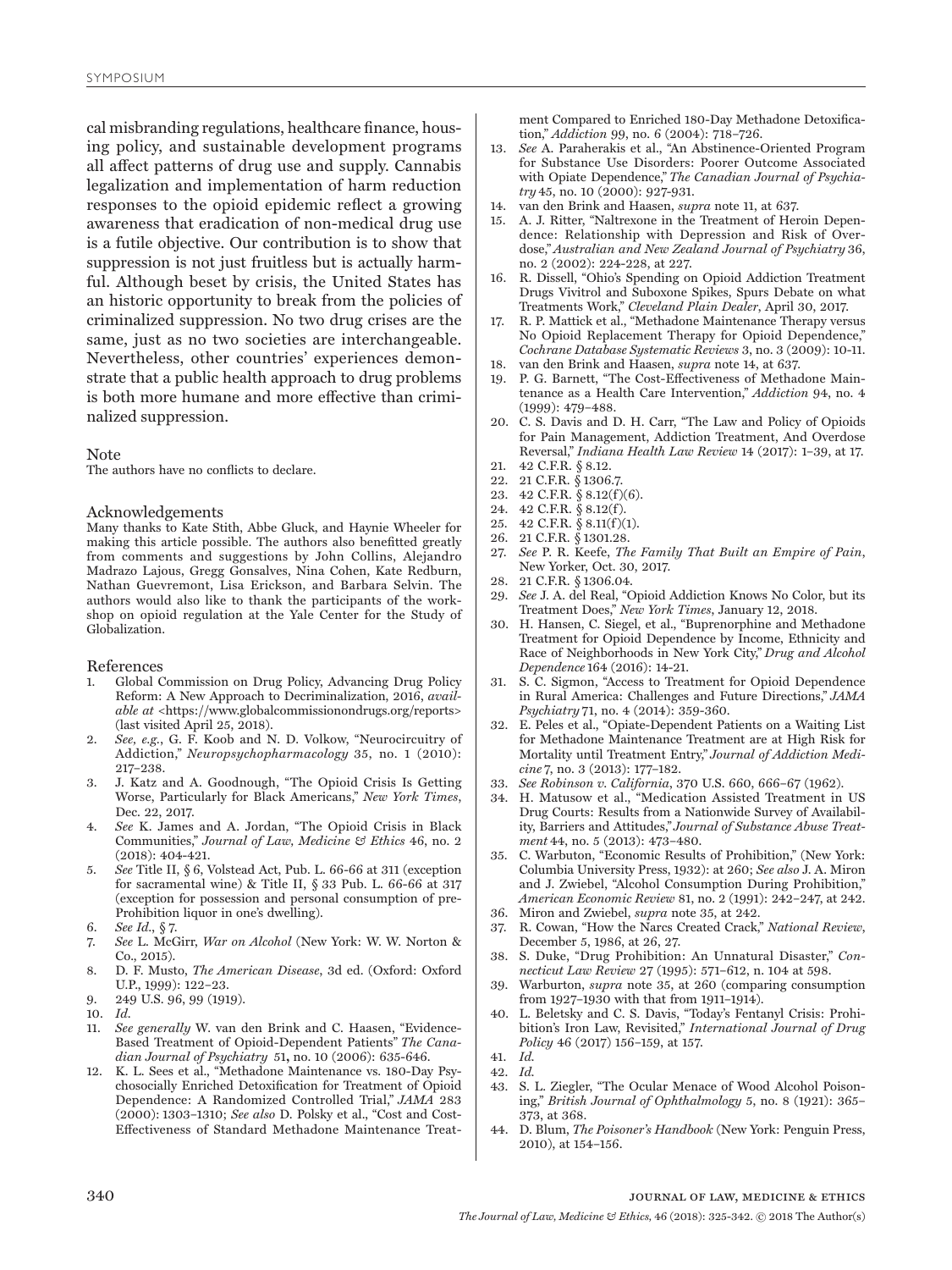- 45. *Id.* at 161–162.
- 46. Ziegler, *supra* note 43, at 365.
- 47. Blum, *supra* note 44, at 157–8.
- 48. McGirr, *supra* note 7, at 59.
- 49. *Id.*
- 50. J. Katz, "The First Count of Fentanyl Deaths in 2016: Up 540% in Three Years," *New York Times*, September 2, 2017.
- 51. H. Smith, "A Comprehensive Review of Rapid-Onset Opioids for Breakthrough Pain,"*CNS Drugs*26, no. 6 (2012): 509–535, at 515.
- 52. N. Popper, *Opioid Dealers Embrace the Dark Web to Send Deadly Drugs by Mail*, *New York Times*, June 10, 2017.
- 53. DEA Intelligence Brief, "Counterfeit Prescription Pills Containing Fentanyls: A Global Threat," DEA-DCT-DIB-021-16, (July, 2016) at 4.
- 54. European Monitoring Centre for Drugs and Drug Addiction, "Fentanyl Drug Profile," *available at* <http://www.emcdda. europa.eu/publications/drug-profiles/fentanyl> (last visited January 23, 2017).
- 55. *See* M. Keck and G. Correa-Cabrera, "US Drug Policy and Supply-Side Strategies: Assessing Effectiveness and Results," *Norteamérica* 10, no. 2 (2015): 47–67, 50–53 (describing history of U.S. interdiction efforts at the U.S.–Mexico border).
- 56. S. O'Connor, U.S.-China Economic and Security Review Commission, "Fentanyl: China's Deadly Export to the United States," February 1, 2017, *available at* <www.uscc.gov/sites/ default/files/Research/USCC%20Staff%20Report\_Fentanyl-China's%20Deadly%20Export%20to%20the%20United%20 States020117.pdf> (last visited May 2, 2018)
- 57. *See* A. Ahmed, "Drug That Killed Prince is Making Mexican Cartels Richer, U.S. Says," *New York Times*, June 9, 2016.
- 58. *See* T. Wainwright, "Narconomics," (New York: Public Affairs, 2017): 13–27.
- 59. DEA, "United States: Areas of Influence of Major Mexican Transnational Criminal Organizations," DEA-DCT-DIR-065-15, July 2015.
- 60. *See* H. A. Pollack and P. Reuter, "Does Tougher Enforcement Make Drugs More Expensive?" *Addiction* 109, no. 12 (2014): 1959–1966.
- 61. *See* G. S. Becker and K. M. Murphy, "A Theory of Rational Addiction," *Journal of Political Economy* 96, no. 4 (1988): 675–700.
- 62. *Id.*, at 692-693.
- 63. *See, e.g.*, G, Faruk, and W. Pesendorfer, "Harmful Addiction," *Review of Economic Studies* 74, no. 1 (2007): 147–172.
- 64. *See, e.g.*, B. D. Bernheim and A. Rangel, "Addiction and Cue-Triggered Decision Processes," *American Economic Review* 94, no. 5 (2004): 1558–1590.
- 65. *See, e.g.*, T. O'Donoghue and M. Rabin. "Self-Awareness and Self-control," in G. Lowenstein, D. Read, and R. F. Baumeister eds. *Time and Decision: Economic and Psychological Perspectives on Intertemporal Choice*, (New York: Russel Sage Foundation, 2003): 217–244.
- 66. *See* I. A. Binswanger et al., "Release from Prison-A High Risk of Death for Former Inmates," *New England Journal of Medicine* 356, no. 2 (2007): 157–165.
- 67. "Government to Double Alcohol Poison Content and Also Add Benzine," *New York Times*, December 29, 1926, at 1.
- 68. Blum, *supra* note 47, 158–159.
- 69. Institute of Medicine, *Preventing HIV Infection Among Injecting Drug Users in High-Risk Countries*. *An Assessment of the Evidence* (Washington, D.C.: National Academies Press, 2006).
- 70. R. Heimer, "Can Syringe Exchange Serve as a Conduit to Substance Abuse Treatment?" *Journal of Substance Abuse Treatment* 15, no. 3 (1998): 183–191.
- 71. J. T. Brooks, *CDC Outbreak Investigations Involving OPANA® ER* 19, presentation at Joint Meeting of the Drug Safety and Risk Management Advisory Committee and the Anesthetic and Analgesic Drug Products Advisory Committee, March 13, 2017, *available at* <https://www.fda.gov/downloads/ AdvisoryCommittees/CommitteesMeetingMaterials/Drugs/

AnestheticAndAnalgesicDrugProductsAdvisoryCommittee/ UCM547237.pdf> (last visited Jan. 23, 2018).

- 72. S. A. Strathdee and C. Beyrer, "Threading the Needle—How to Stop the HIV Outbreak in Rural Indiana," *New England Journal of Medicine 373*, no. 5 (2015): 397-399.
- 73. Ind. Code § 16-42-19-18 (2017).
- 74. Ind. Code § 16-41-7.5-5 (2017).
- 75. Curtis Hill, Indiana Attorney General, Facebook, Oct. 19, 2017, *available at* <https://www.facebook.com/inattygeneral/photos/a.261125104318377.1073741828.2605959543712 92/384654158632137/?type=1&theater> (last visited May 2, 2018).
- 76. S. Burris et al., "Federalism, Policy Learning, and Local Innovation in Public Health: The Case of the Supervised Injection Facility," *St*. *Louis University Law Journal* 53 (2008): 1089–1154.
- 77. U.S. Attorney's Office for the District of Vermont, Statement of the U.S. Attorney's Office concerning Proposed Injection Sites, December 13, 2017, *available at* <https://www.justice. gov/usao-vt/pr/statement-us-attorney-s-office-concerningproposed-injection-sites> (last visited May 2, 2018).
- 78. A. R. Bazazi, et al., "Preventing Opiate Overdose Deaths: Examining Objections to Take-Home Naloxone," *Journal of Health Care for the Poor and Underserved* 21, no. 4 (2010): 1108–1113.
- 79. S. E. Lankenau et al., "Initiation into Prescription Opioid Misuse Amongst Young Injection Drug Users," *International Journal of Drug Policy* 23, no. 1 (2012): 37–44.
- 80. *See* FDA, "General Principles for Evaluating the Abuse Deterrence of Generic Solid Oral Opioid Drug Products Guidance for Industry," November 2017, *available at* <https://www.fda. gov/downloads/Drugs/GuidanceComplianceRegulatoryInformation/Guidances/UCM492172.pdf> (last visited Mary 2, 2018) ("applicant should evaluate its proposed generic drug to show that it is no less abuse deterrent than the RLD with respect to **all** of the potential routes of abuse.")
- 81. *See* W. N. Evans, E. Lieber, and P. Power, "How the Reformulation of OxyContin Ignited the Heroin Epidemic," *Notre Dame Department of Economics Working Papers*, June 1, 2017, *available at* <https://www3.nd.edu/~elieber/research/ ELP.pdf> (last visited May 2, 2018).
- 82. *See* A. Alpert, D. Powell, and R. L. Pacula, "Supply-Side Drug Policy in the Presence of Substitutes: Evidence from the Introduction of Abuse-Deterrent Opioids," National Bureau of Economic Research, working paper No. 23031, (2017).
- See e.g., S. Gottlieb, "FDA Takes Important Steps to Stem the Tide of Opioid Misuse and Abuse," FDA Voice by Commissioner Scott Gottlieb, M.D., September 28, 2017, *available at* <https://blogs.fda.gov/fdavoice/index.php/2017/09/fdatakes-important-steps-to-stem-the-tide-of-opioid-misuseand-abuse> (last visited May 2, 2018).
- National Alliance for Model State Drug Laws, Compilation of Prescription Monitoring Program Maps, May 2016, *available at* <http://www.namsdl.org/library/CAE654BF-BBEA-211E-694C755E16C2DD21/> (last visited May 2, 2018) (hereinafter NAMSDL), at 2.
- 85. *Id.*, at 18.
- 86. Y. Bao et al., "Prescription Drug Monitoring Programs are Associated with Sustained Reductions in Opioid Prescribing by Physicians," *Health Affairs* 35, no. 6 (2016) 1045–1051, at 1048.
- 87. *See* T. C. Buchmueller and C. Carey, "The Effect of Prescription Drug Monitoring Programs on Opioid Utilization in Medicare," National Bureau of Economic Research working paper, No. w23148, (2017); NAMSDL, *supra* note 84.
- 88. CDC, Opioid Overdose: State Successes, *available at* <https:// www.cdc.gov/drugoverdose/policy/successes.html> (last visited Jan. 23, 2018).
- 89. J. Mallatt, "The Effect of Prescription Drug Monitoring Programs on Opioid Prescriptions and Heroin Crime Rates," Purdue University Economics Department Working Paper No 1292, (2017), at 20–21.

#### opioids, law & ethics • summer 2018 341